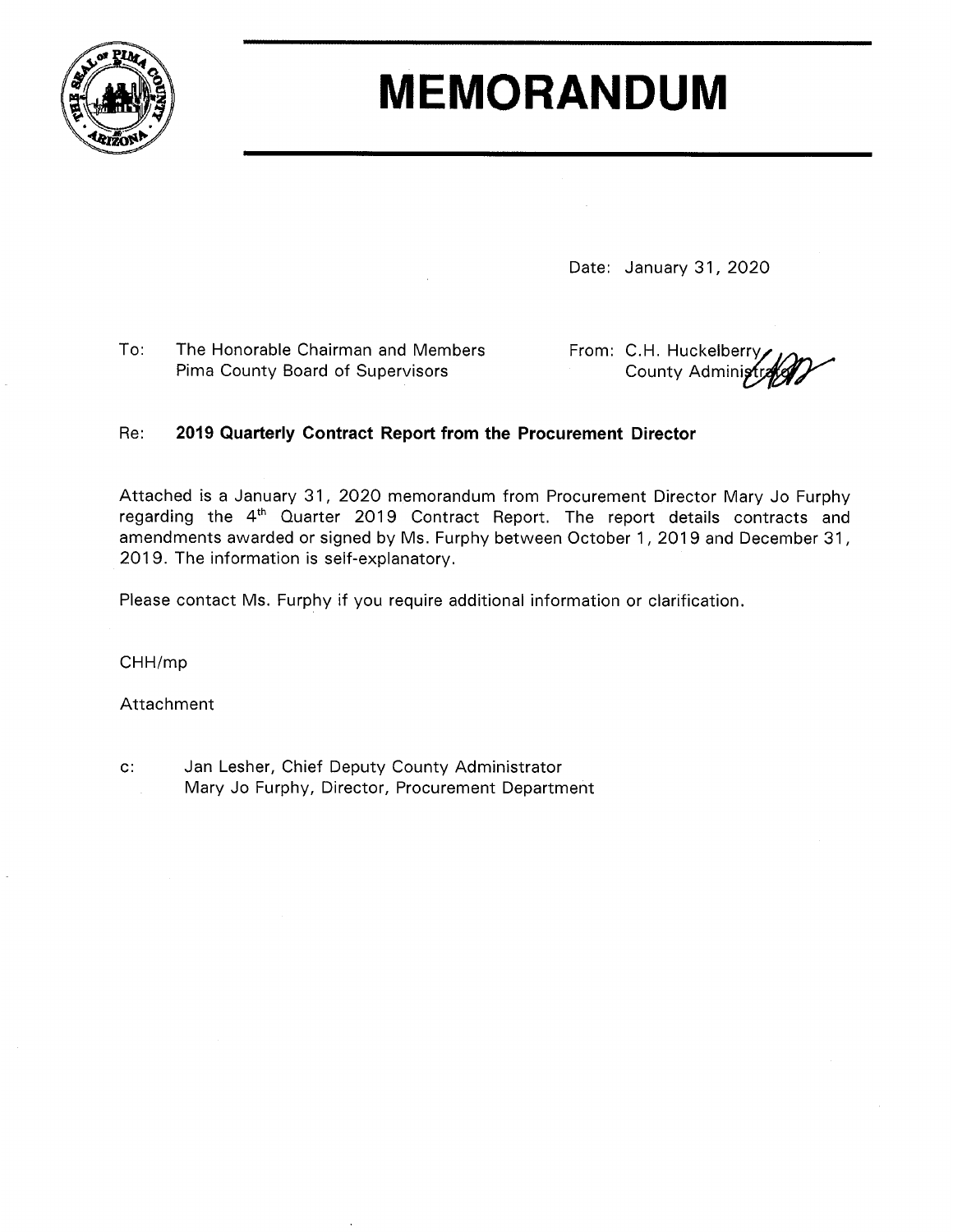

## **MEMORANDUM**

Date: January 31, 2020

To: Chuck Huckelberry, County Administrator

Through: Jan Lesher, Chief Deputy County Administrator

Mary Jo Furphy, Procurement Director From:

Re: Contracts Report - 4<sup>th</sup> Quarter 2019

Pursuant to Section 11.08.010 B. 5. of the Pima County Procurement Code, attached is the quarterly report on contracts and amendments awarded or signed by the Procurement Director for the period of October 1, 2019 to December 31, 2019.

As a reminder of the Procurement Director's authority, please note that Section 11.08.010 B. 5. of the Pima County Procurement Code states "Award and execute contracts in an amount up to two hundred fifty thousand dollars per year for a maximum term of five years. . ." Board Policy D 29.4 XIV, also allows the Procurement Director to renew contracts and add funds up to the annual award authority approved by the Board. Additionally, on occasion, the Board of Supervisors may authorize special delegate signing authority for specific contracts. All of these actions are disclosed in the quarterly report.

A total of 111 contracts and amendments were awarded or signed by the Procurement Director for a total expenditure of \$7,706,363.41 and a revenue of \$194,680.00.

Attachment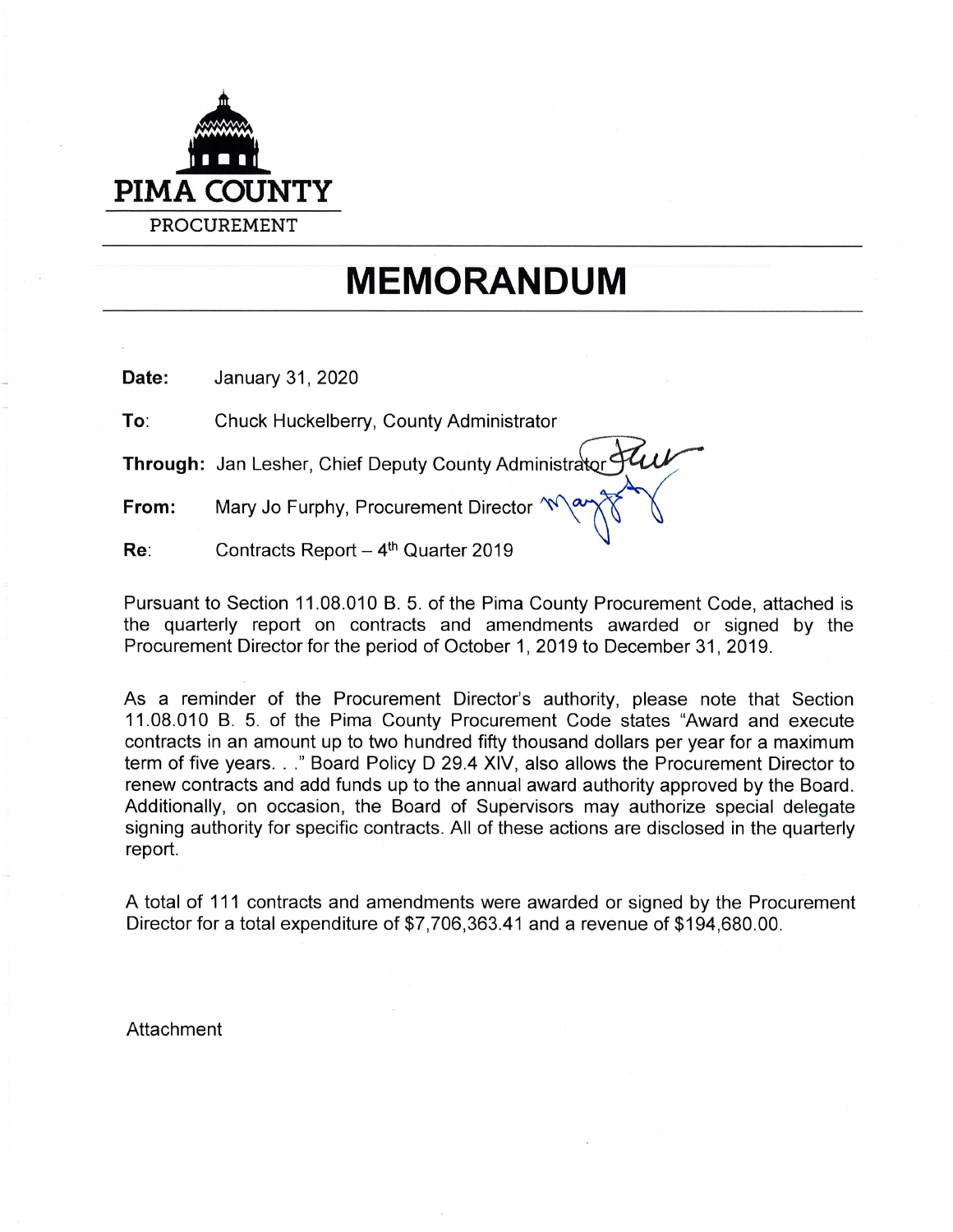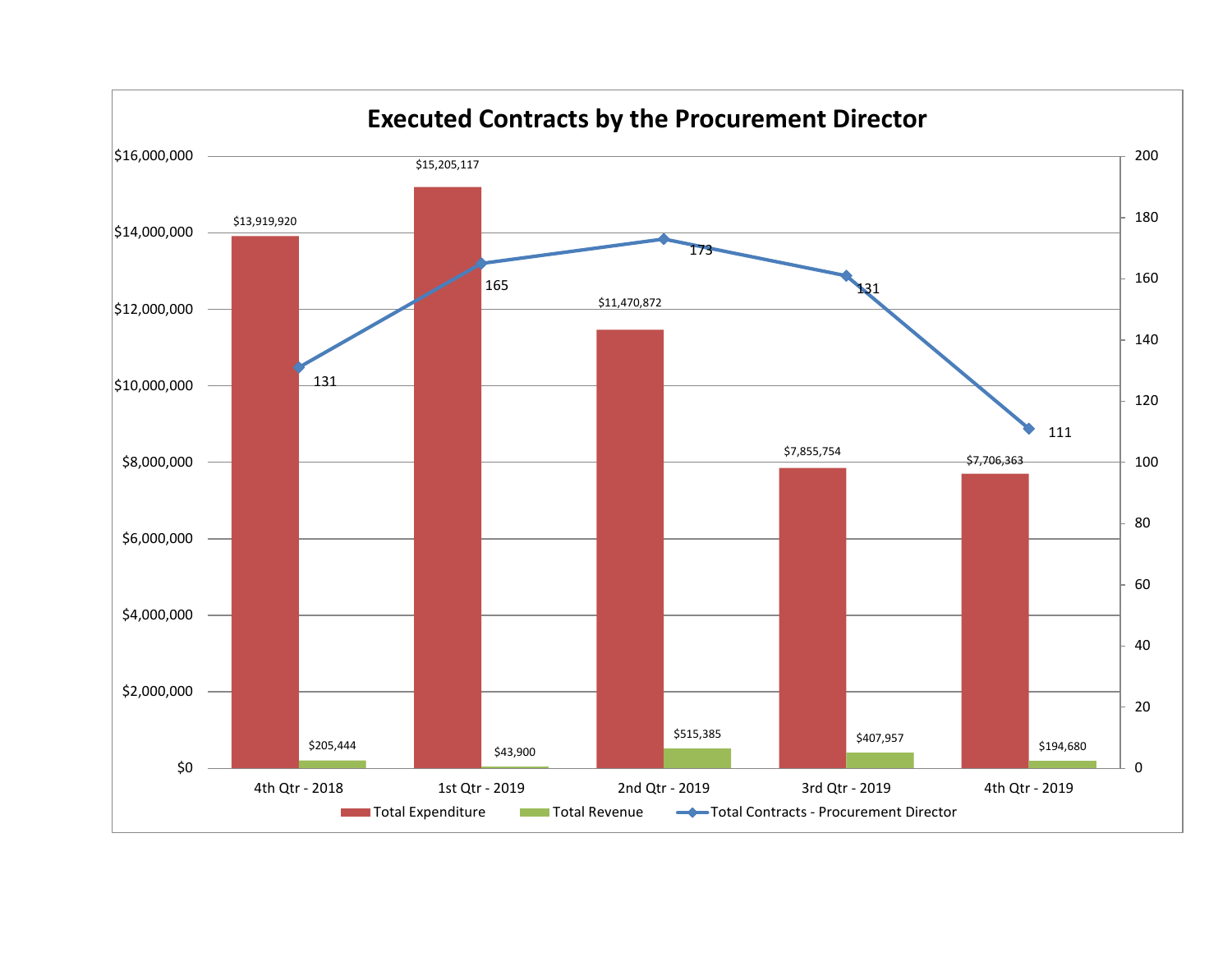#### **Award Method : PD - Procurement Director**

|                                              |                                                              |                                   |                       |                         |                | <b>Auth Date</b> | <b>Term</b> |                                                                                 |
|----------------------------------------------|--------------------------------------------------------------|-----------------------------------|-----------------------|-------------------------|----------------|------------------|-------------|---------------------------------------------------------------------------------|
| <b>Department Name</b>                       | <b>Vendor</b>                                                | Document number                   | <b>Expense</b>        |                         | <b>Revenue</b> |                  | <b>Date</b> | <b>Description</b>                                                              |
| <b>Award Category: Architectural Service</b> |                                                              |                                   |                       |                         |                |                  |             |                                                                                 |
| <b>Facilities Management</b>                 | Poster Mirto McDonald Inc                                    | CT-<br>17000000000000000126,15    | \$<br>$0.00$ \$       |                         | 0.00           | 11/01/2019       | 12/31/2020  | A/E Design Services:<br>Old Courthouse TI<br>XOCH03-XOCH02-<br><b>XOCHRT</b>    |
| <b>Facilities Management</b>                 | <b>Chee Salette Architecture</b><br>Office, Inc.             | CT-<br>1800000000000000143,5      | \$<br>$0.00$ \$       |                         | 0.00           | 11/30/2019       | 11/30/2020  | CFM.XJAN8M - January<br>8 Memorial AE Services                                  |
| <b>Public Works Administration</b>           | <b>MCGANN &amp; ASSOCIATES</b>                               | $CT -$<br>18000000000000000184,10 | \$<br>0.00            | \$                      | 0.00           | 12/27/2019       | 06/30/2020  | Design Services: Kino<br>South Sports Complex                                   |
|                                              | <b>Number of Contracts Awarded: Architectural Service: 3</b> |                                   | \$<br>0.00            | \$                      | 0.00           |                  |             |                                                                                 |
| <b>Award Category: Construction</b>          |                                                              |                                   |                       |                         |                |                  |             |                                                                                 |
| <b>Regional Flood Control</b>                | The Ashton Company Inc,<br><b>Contractors and Engineers</b>  | CT-<br>19000000000000000190,6     | \$<br>$(2,536.01)$ \$ |                         | 0.00           | 12/17/2019       | 10/31/2019  | El Corazon Bank<br><b>Protection &amp; River Bank</b><br>Project (5CORZN)       |
| <b>Facilities Management</b>                 | SUNDT CONSTRUCTION                                           | CT-<br>16000000000000000029,14    | \$<br>0.00            | $\sqrt[6]{\frac{1}{2}}$ | 0.00           | 12/07/2019       | 02/28/2019  | <b>CMAR</b> for Pima Animal<br><b>Care Center</b>                               |
| <b>Facilities Management</b>                 | Chasse Building Team Inc                                     | CT-<br>19000000000000000347,13    | \$<br>209,074.68 \$   |                         | 0.00           | 11/25/2019       | 06/30/2020  | January 8th Memorial at<br>El Presidio Park<br>(XJAN8M)                         |
| <b>Facilities Management</b>                 | <b>DURAZO CONSTRUCTION</b><br><b>CORP</b>                    | $CT -$<br>19000000000000000356,13 | \$<br>607.36 \$       |                         | 0.00           | 10/03/2019       | 06/30/2020  | <b>Development Services</b><br>Renovation - PWB 1st<br>Floor (XDSD01)           |
| <b>Facilities Management</b>                 | DURAZO CONSTRUCTION<br><b>CORP</b>                           | CT-<br>19000000000000000356,14    | \$<br>1,500.71 \$     |                         | 0.00           | 11/15/2019       | 06/30/2020  | <b>Development Services</b><br>Renovation - PWB 1st<br>Floor (XDSD01)           |
| <b>Facilities Management</b>                 | <b>DURAZO CONSTRUCTION</b><br><b>CORP</b>                    | $CT -$<br>2000000000000000105,2   | \$<br>27,801.00 \$    |                         | 0.00           | 11/06/2019       | 07/31/2020  | <b>Administration West</b><br><b>Fifth Floor Tenant</b><br>Improvement (XAW5TI) |
| <b>Facilities Management</b>                 | <b>ALCC Corp</b>                                             | CT-<br>2000000000000000168,1      | \$<br>250,000.00 \$   |                         | 0.00           | 12/30/2019       | 04/30/2020  | Murphy-Wilmot Library<br>Roof Replacement<br>(XWLIBR)                           |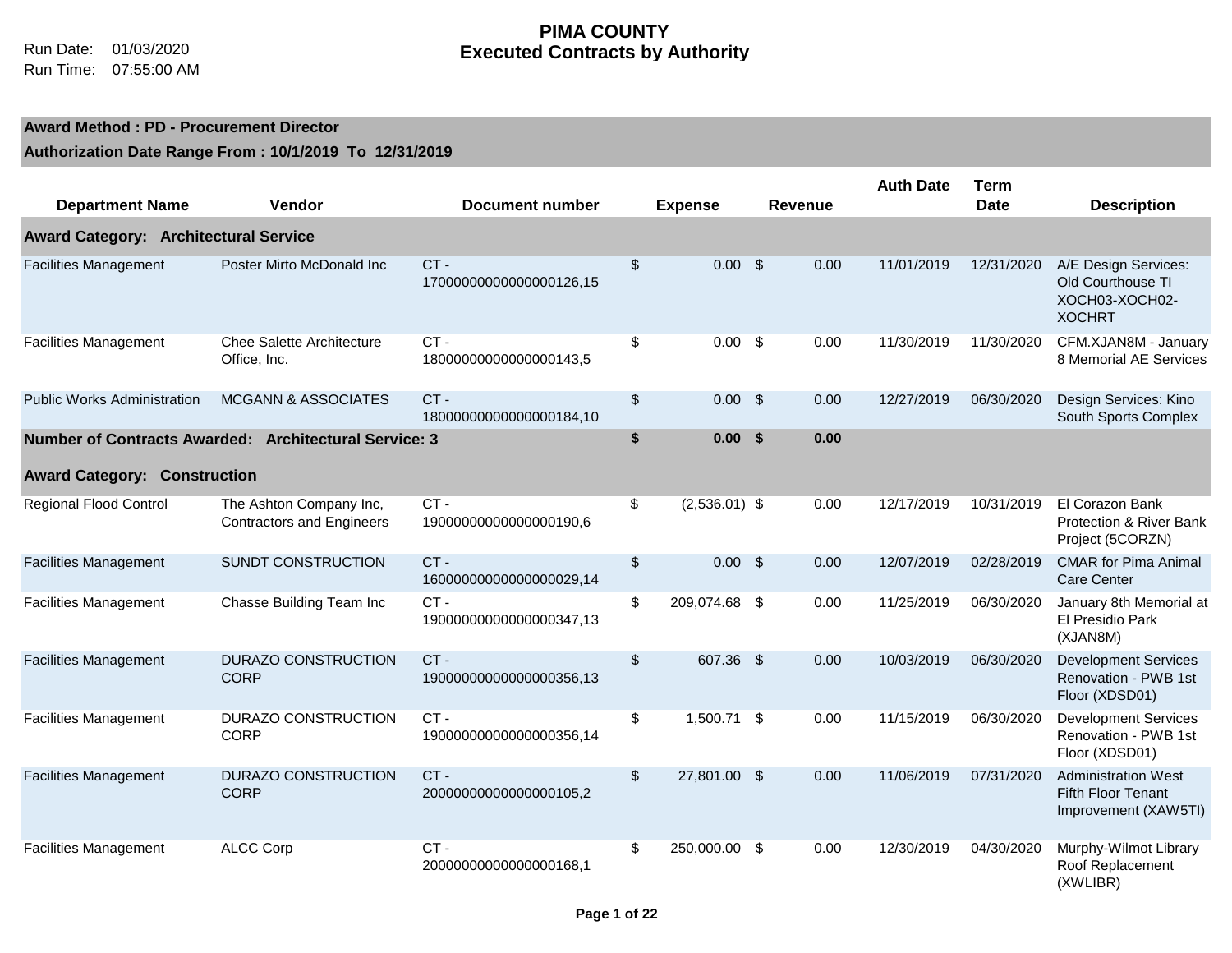|                               |                                                                |                                   |                           |                   |         | <b>Auth Date</b> | <b>Term</b> |                                                                                                 |
|-------------------------------|----------------------------------------------------------------|-----------------------------------|---------------------------|-------------------|---------|------------------|-------------|-------------------------------------------------------------------------------------------------|
| <b>Department Name</b>        | Vendor                                                         | <b>Document number</b>            |                           | <b>Expense</b>    | Revenue |                  | <b>Date</b> | <b>Description</b>                                                                              |
| <b>Information Technology</b> | ARIZONA COMMUNICATION<br><b>EXPERTS INC</b>                    | CT-<br>20000000000000000153,2     | \$                        | 66,114.44 \$      | 0.00    | 12/17/2019       | 04/30/2020  | South Ring 144SM<br><b>Fiber Connection</b><br>(CLMP20)                                         |
| <b>Procurement</b>            | <b>MULTIPLE VENDOR</b><br><b>AWARD:</b>                        | MA-<br>17000000000000000117,16    | \$                        | 3,000,000.00 \$   | 0.00    | 11/12/2019       | 12/12/2020  | <b>JOC TRAFFIC SIGNAL</b><br><b>INTERSECTION,</b><br><b>PAVING &amp; DRAINAGE</b><br><b>IMP</b> |
| Procurement                   | <b>BORDERLAND</b><br><b>CONSTRUCTION COMPANY</b><br><b>INC</b> | MA -<br>17000000000000000117,16   | \$                        | $0.00$ \$         | 0.00    | 11/12/2019       | 12/12/2020  | <b>JOC TRAFFIC SIGNAL</b><br>INTERSECTION,<br>PAVING & DRAINAGE<br><b>IMP</b>                   |
| Procurement                   | <b>MARKHAM CONTRACTING</b><br>CO INC                           | $MA -$<br>17000000000000000117,16 | $\boldsymbol{\mathsf{S}}$ | $0.00\  \  \,$ \$ | 0.00    | 11/12/2019       | 12/12/2020  | <b>JOC TRAFFIC SIGNAL</b><br>INTERSECTION,<br>PAVING & DRAINAGE<br><b>IMP</b>                   |
| Procurement                   | SOUTHERN ARIZONA<br>PAVING & CONS                              | MA-<br>17000000000000000117,16    | \$                        | $0.00$ \$         | 0.00    | 11/12/2019       | 12/12/2020  | <b>JOC TRAFFIC SIGNAL</b><br>INTERSECTION,<br>PAVING & DRAINAGE<br><b>IMP</b>                   |
| Procurement                   | <b>KE&amp;G CONSTRUCTION INC</b>                               | $MA -$<br>17000000000000000117,16 | $\sqrt[6]{\frac{1}{2}}$   | $0.00$ \$         | 0.00    | 11/12/2019       | 12/12/2020  | <b>JOC TRAFFIC SIGNAL</b><br>INTERSECTION,<br><b>PAVING &amp; DRAINAGE</b><br><b>IMP</b>        |
| Procurement                   | <b>GRANITE CONSTRUCTION</b><br>CO                              | $MA -$<br>17000000000000000117,16 | \$                        | 0.00 S            | 0.00    | 11/12/2019       | 12/12/2020  | <b>JOC TRAFFIC SIGNAL</b><br>INTERSECTION,<br>PAVING & DRAINAGE<br><b>IMP</b>                   |
| <b>Procurement</b>            | <b>MULTIPLE VENDOR</b><br><b>AWARD:</b>                        | $MA -$<br>18000000000000000167,5  | \$                        | 250,000.00 \$     | 0.00    | 10/03/2019       | 11/05/2020  | <b>Low income</b><br>Weatherization<br><b>Assistance</b><br><b>Conventional</b>                 |
| Procurement                   | <b>ARIZONA STYLE</b><br><b>CONSTRUCTION LLC</b>                | $MA -$<br>18000000000000000167,5  | $\boldsymbol{\mathsf{S}}$ | $0.00\  \  \,$ \$ | 0.00    | 10/03/2019       | 11/05/2020  | Low income<br>Weatherization<br>Assistance<br>Conventional                                      |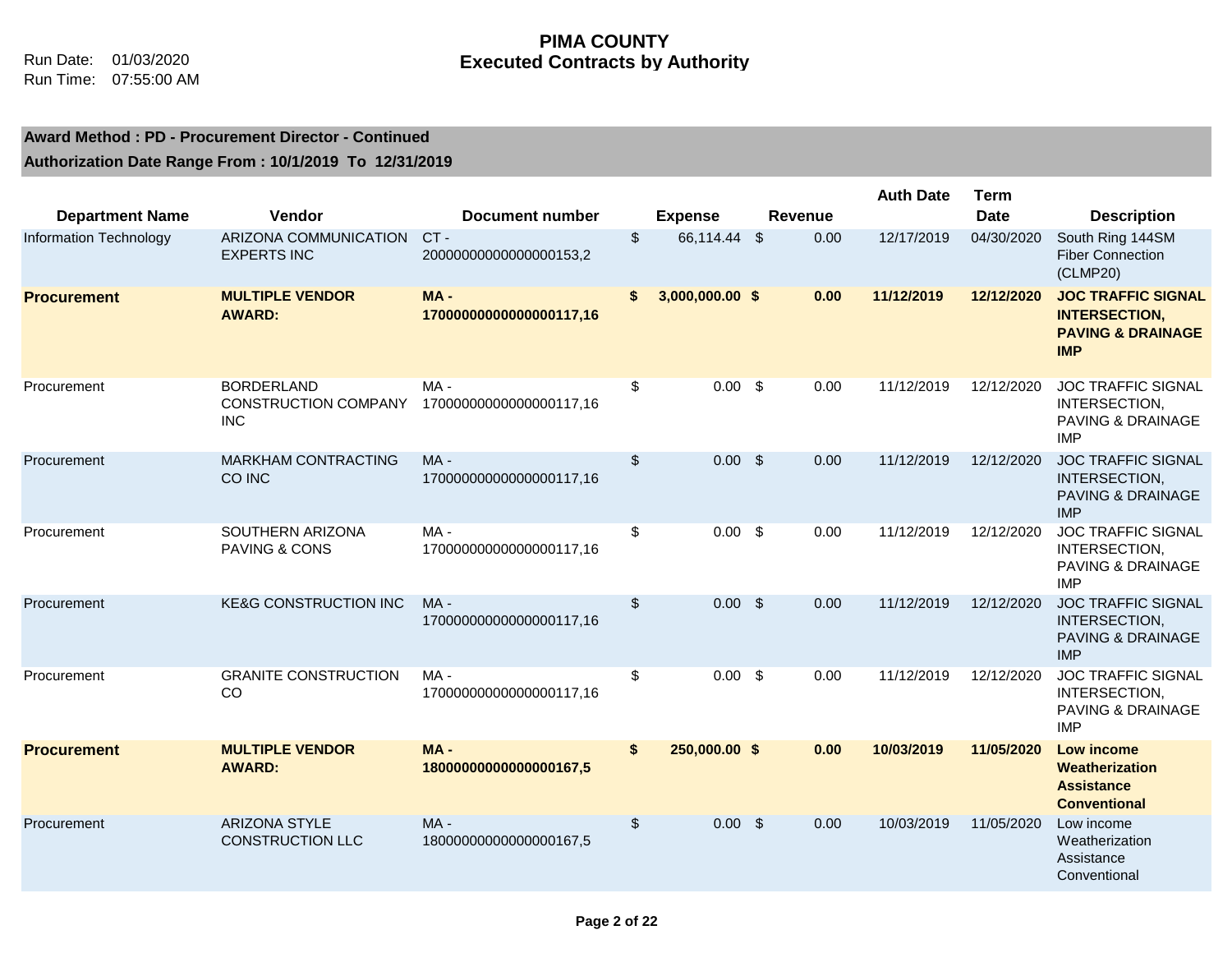Run Time: 07:55:00 AM

| <b>Department Name</b>                               | <b>Vendor</b>                                               | <b>Document number</b>                                                       | <b>Expense</b>         |     | <b>Revenue</b> | <b>Auth Date</b> | <b>Term</b><br><b>Date</b> | <b>Description</b>                                                      |
|------------------------------------------------------|-------------------------------------------------------------|------------------------------------------------------------------------------|------------------------|-----|----------------|------------------|----------------------------|-------------------------------------------------------------------------|
| Procurement                                          | Desert Earth and Wood, LLC                                  | MA-<br>1800000000000000167,5                                                 | \$<br>0.00             | -\$ | 0.00           | 10/03/2019       | 11/05/2020                 | Low income<br>Weatherization<br>Assistance<br>Conventional              |
| <b>Public Works Administration</b>                   | <b>BORDERLAND</b><br>CONSTRUCTION COMPANY<br><b>INC</b>     | $CT -$<br>19000000000000000217,6                                             | \$<br>$0.00$ \$        |     | 0.00           | 11/27/2019       | 05/06/2021                 | <b>CMAR: Connection of</b><br>Fairgrounds WRF to<br>Conveyance (3FGS17) |
| Transportation                                       | The Ashton Company Inc,<br><b>Contractors and Engineers</b> | $CT -$<br>18000000000000000477,10                                            | \$<br>591.90 \$        |     | 0.00           | 10/31/2019       | 07/30/2021                 | PROJECT 4RTVWE<br>VALENCIA RD WADE<br>TO AJO                            |
| Transportation                                       | <b>FALCONE BROS &amp; ASSOC</b><br><b>INC</b>               | CT-<br>19000000000000000111,6                                                | \$<br>$(30,573.43)$ \$ |     | 0.00           | 11/07/2019       | 05/31/2020                 | Ina Rd: Shannon Rd to<br>La Cholla Blvd<br>(4INASW)                     |
| Transportation                                       | <b>GRANITE CONSTRUCTION</b><br>CO                           | $CT -$<br>20000000000000000013.2                                             | \$<br>109,255.00 \$    |     | 0.00           | 10/03/2019       | 06/30/2020                 | Arterial/Collector -<br>Pavement Repair &<br>Rehab (4PPP20)             |
| <b>Number of Contracts Awarded: Construction: 14</b> |                                                             |                                                                              | \$<br>3,881,835.65 \$  |     | 0.00           |                  |                            |                                                                         |
|                                                      |                                                             | Award Category: Consulting/Professional Services (Not Medical or Legal Svcs) |                        |     |                |                  |                            |                                                                         |
| <b>County Administrator</b>                          | Jacob Cramer                                                | CT-<br>2000000000000000140,1                                                 | \$<br>99,800.00 \$     |     | 0.00           | 10/21/2019       | 10/20/2021                 | Jacob Cramer - Data<br>Analysis for SJC                                 |
| <b>Regional Flood Control</b>                        | <b>JIM PORTNER</b>                                          | CT-<br>20000000000000000097,1                                                | \$<br>15,000.00 \$     |     | 0.00           | 10/21/2019       | 11/28/2020                 | Hearing Officer for<br><b>RFCD Enforcement</b><br>Actions               |
| <b>Regional Flood Control</b>                        | Sonoran Institute                                           | $CT -$<br>2000000000000000165,1                                              | \$<br>41,009.78 \$     |     | 0.00           | 11/27/2019       | 11/30/2020                 | The Living River<br>Project;<br><b>Consulting Services</b>              |
| <b>Facilities Management</b>                         | Security Design Consulting,<br><b>LLC</b>                   | $CT -$<br>2000000000000000143,1                                              | \$<br>50,000.00 \$     |     | 0.00           | 10/28/2019       | 10/17/2020                 | ADC - Security<br><b>Electronics Systems</b><br>Assessment              |
| <b>Facilities Management</b>                         | Aranda\Lasch Inc                                            | CT-<br>2000000000000000145,1                                                 | \$<br>57,000.00 \$     |     | 0.00           | 10/25/2019       | 10/24/2021                 | Artist Services for<br>Sahuarita Library                                |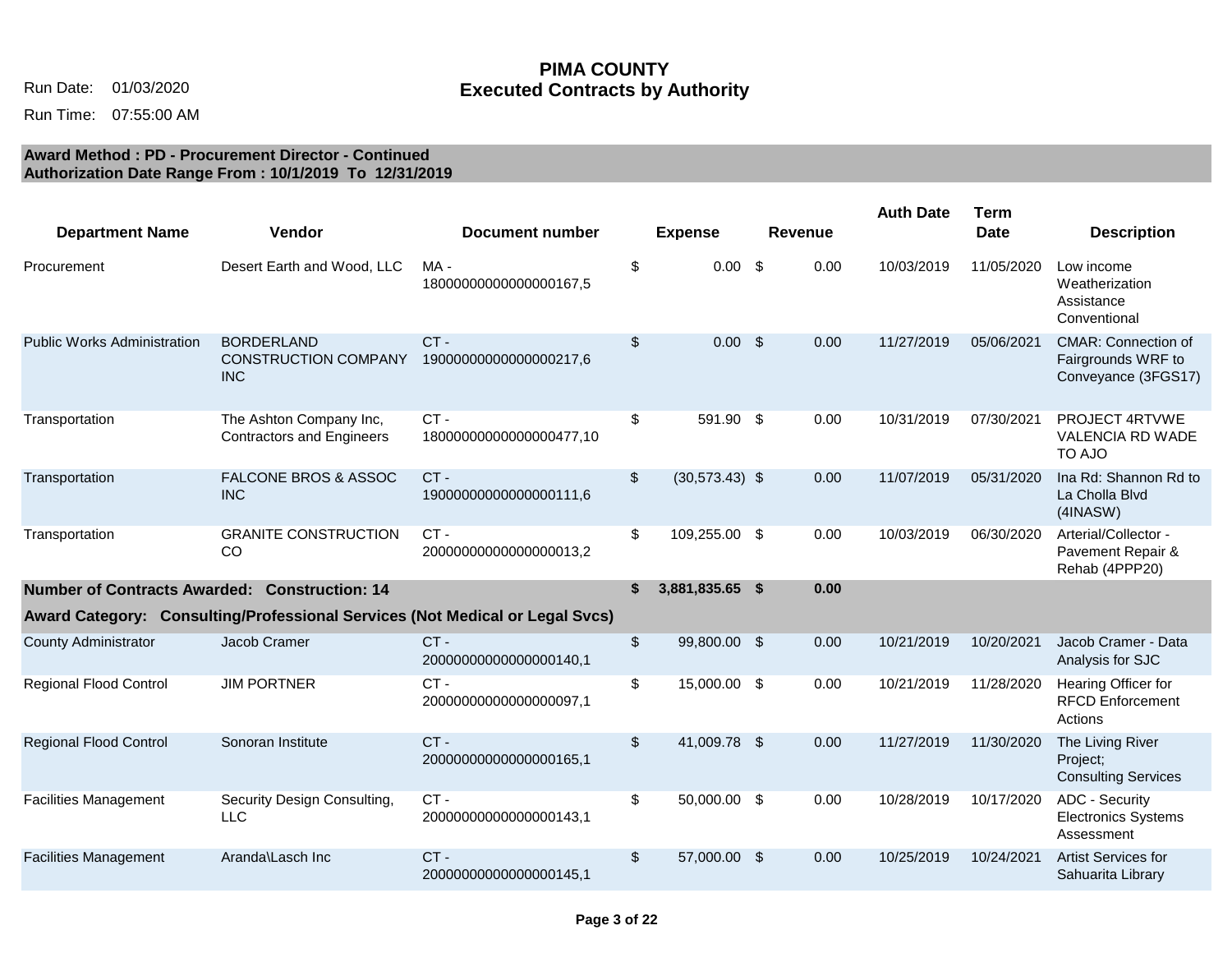Run Date: 01/03/2020

#### **PIMA COUNTY Executed Contracts by Authority**

| <b>Department Name</b>                       | <b>Vendor</b>                                                              | Document number                   | <b>Expense</b>      | <b>Revenue</b>  | <b>Auth Date</b> | <b>Term</b><br><b>Date</b> | <b>Description</b>                                                    |
|----------------------------------------------|----------------------------------------------------------------------------|-----------------------------------|---------------------|-----------------|------------------|----------------------------|-----------------------------------------------------------------------|
| Health                                       | Pause for Change LLC                                                       | CT-<br>2000000000000000135,1      | \$<br>100,000.00 \$ | 0.00            | 10/15/2019       | 06/30/2020                 | Pima County Public<br><b>Schools Task Force</b><br>Group              |
| <b>County Free Library</b>                   | ARIZONA BOARD OF<br><b>REGENTS</b>                                         | $CT -$<br>17000000000000000164,10 | \$<br>$0.00\ 3$     | 0.00            | 11/05/2019       | 11/06/2020                 | <b>Translation Services</b>                                           |
| <b>County Free Library</b>                   | Leadership Alchemy LLC                                                     | $CT -$<br>18000000000000000123,8  | \$<br>$0.00\ 3$     | 0.00            | 10/30/2019       | 11/15/2020                 | Leadership training for<br><b>Library Staff</b>                       |
| <b>County Free Library</b>                   | Arts Foundation for Tucson<br>and Southern Arizona                         | CT-<br>20000000000000000104,1     | \$<br>4,000.00 \$   | 0.00            | 10/01/2019       | 09/30/2020                 | Management of PCPL<br><b>Arts Projects</b>                            |
| County Free Library                          | PRESCOTT COLLEGE                                                           | CT-<br>2000000000000000124,1      | \$<br>10,000.00 \$  | 0.00            | 10/04/2019       | 09/18/2020                 | AmeriCorps State-AZ<br>Serve, a program of<br><b>Prescott College</b> |
| Natural Resources, Parks &<br>Recreation     | Southwest Decision<br>Resources, Inc.                                      | $CT -$<br>20000000000000000119,1  | \$<br>$9,093.00$ \$ | 0.00            | 10/08/2019       | 10/08/2020                 | <b>CIENEGA CORRIDOR</b><br><b>PLANNING</b><br><b>WORKSHOPS</b>        |
| Transportation                               | REBECCA ELLEN CARLTON                                                      | $CT -$<br>19000000000000000040,3  | \$<br>$0.00\ 3$     | 0.00            | 10/31/2019       | 09/23/2021                 | Artist Svs for Bopp Rd<br>Sarasota at Kinney RD<br>4KINBO             |
| <b>Regional Wastewater</b><br>Reclamation    | <b>GREEN VALLEY DOMESTIC</b><br><b>WATER IM</b>                            | $CT -$<br>20000000000000000167,1  | \$<br>11,000.00 \$  | 0.00            | 12/12/2019       | 12/31/2020                 | <b>Water Usage</b><br>Information                                     |
| <b>Regional Wastewater</b><br>Reclamation    | <b>BROWN &amp; CALDWELL</b>                                                | CT-<br>2000000000000000190,1      | \$<br>34,476.00 \$  | 0.00            | 12/31/2019       | 06/30/2020                 | Flow Metering Program<br>Evaluation                                   |
| or Legal Svcs): 14                           | Number of Contracts Awarded: Consulting/Professional Services (Not Medical |                                   | \$<br>431,378.78 \$ | 0.00            |                  |                            |                                                                       |
| <b>Award Category: Cooperative Agreement</b> |                                                                            |                                   |                     |                 |                  |                            |                                                                       |
| Health                                       | <b>International Rescue</b><br>Committee                                   | CTN-<br>19000000000000000045,2    | \$<br>$0.00$ \$     | 0.00            | 10/01/2019       | 09/30/2020                 | <b>Community Nutrition</b><br>Program                                 |
| <b>County Free Library</b>                   | Friends of the Pima-Green<br>Valley Library, Inc.                          | CTN-<br>17000000000000000132,4    | \$<br>0.00          | \$<br>25,000.00 | 12/20/2019       | 12/31/2020                 | Co-location of services<br>at Joyner-GV &<br>Sahuarita Lib.           |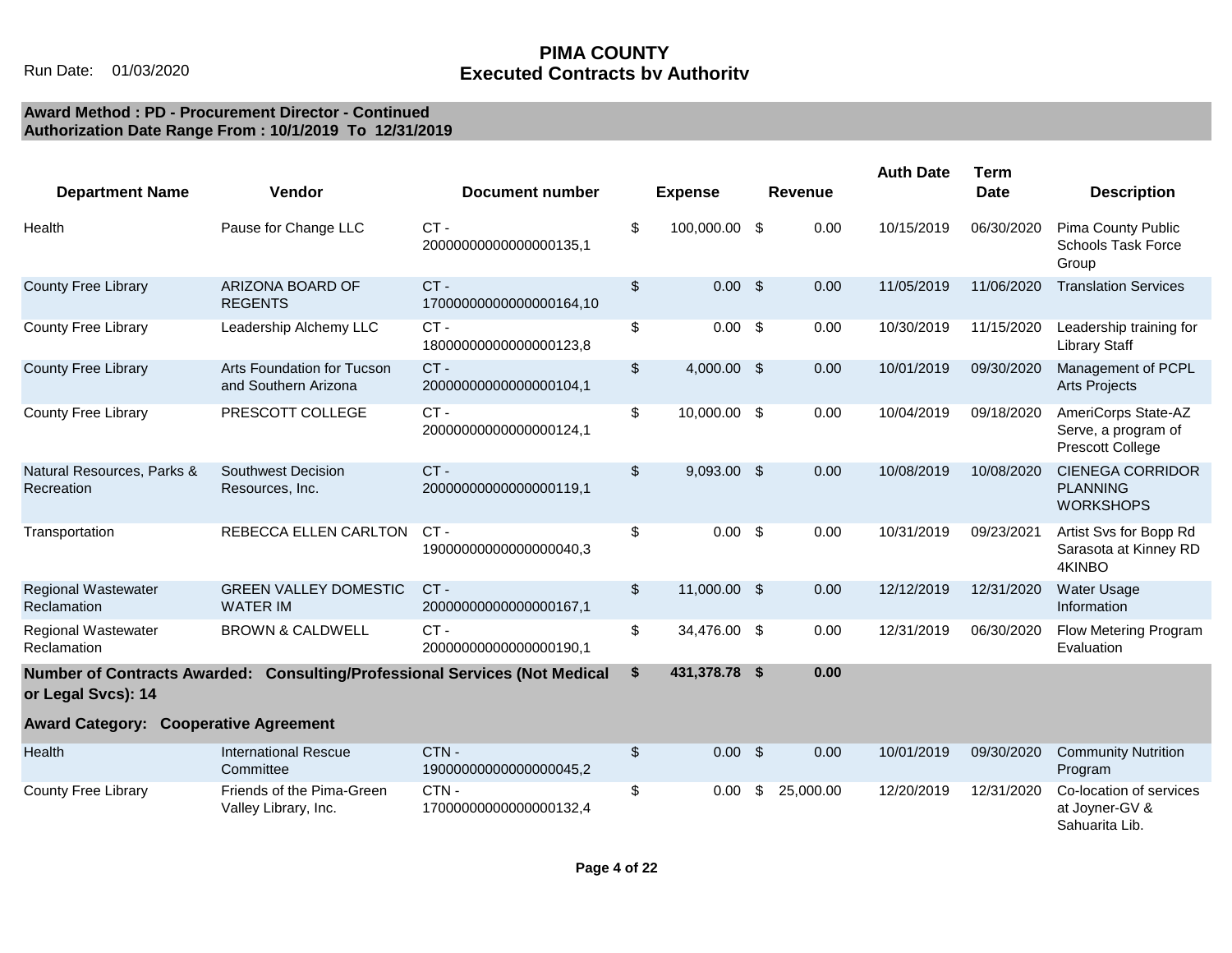#### **PIMA COUNTY** Run Date: 01/03/2020 **Executed Contracts by Authority**

|                                                                    |                                                                    |                                                          |                                           |               |                      | <b>Auth Date</b> | <b>Term</b>               |                                                                                                    |
|--------------------------------------------------------------------|--------------------------------------------------------------------|----------------------------------------------------------|-------------------------------------------|---------------|----------------------|------------------|---------------------------|----------------------------------------------------------------------------------------------------|
| <b>Department Name</b><br>Natural Resources, Parks &<br>Recreation | Vendor<br><b>TUCSON MEDICAL CENTER</b>                             | <b>Document number</b><br>CTN-<br>19000000000000000152,2 | \$<br><b>Expense</b><br>0.00 <sub>1</sub> | $\sqrt[6]{2}$ | Revenue<br>16,000.00 | 11/26/2019       | <b>Date</b><br>10/31/2020 | <b>Description</b><br><b>IMPLEMENTATION OF</b><br><b>VEST IT UP WATER</b><br><b>SAFETY PROGRAM</b> |
|                                                                    | Number of Contracts Awarded: Cooperative Agreement: 3              |                                                          | \$<br>0.00                                | Ŝ.            | 41.000.00            |                  |                           |                                                                                                    |
| <b>Award Category: Engineering Services</b>                        |                                                                    |                                                          |                                           |               |                      |                  |                           |                                                                                                    |
| <b>Community Development &amp;</b><br>Neighborhood Conservation    | Geotek Contracting and<br><b>Remediation LLC</b>                   | $CT -$<br>18000000000000000329,6                         | \$<br>$0.00 \,$ \$                        |               | 0.00                 | 10/11/2019       | 10/18/2020                | Community Outreach &<br>Environmental<br><b>Professional Services</b>                              |
| <b>Regional Flood Control</b>                                      | <b>CMG DRAINAGE</b><br>ENGINEERING, INC.                           | $CT -$<br>18000000000000000335,9                         | \$<br>$0.00\  \  \,$ \$                   |               | 0.00                 | 10/28/2019       | 06/30/2020                | El Vado Wash Drainage<br>Improvement<br>(5ELVDO)                                                   |
| <b>Regional Flood Control</b>                                      | <b>WESTLAND RESOURCES</b><br><b>INC</b>                            | CT-<br>19000000000000000449,6                            | \$<br>$0.00\  \  \,$ \$                   |               | 0.00                 | 12/19/2019       | 06/30/2020                | Agua Caliente Historic<br>Park Pond 1<br>Renovations                                               |
| Natural Resources, Parks &<br>Recreation                           | Quiet Creek Corporation                                            | $CT -$<br>20000000000000000158,1                         | \$<br>2.585.00 \$                         |               | 0.00                 | 11/18/2019       | 02/28/2020                | <b>PC Northern Altar Wash</b><br>Area Vegetation                                                   |
| Transportation                                                     | Greenlight Traffic Engineering,<br><b>LLC</b>                      | CT-<br>18000000000000000468,5                            | \$<br>$0.00$ \$                           |               | 0.00                 | 12/09/2019       | 03/31/2020                | Sign Inventory and<br>Panel Replacement<br>4TRSPR                                                  |
|                                                                    | Number of Contracts Awarded: Engineering Services: 5               |                                                          | \$<br>2,585.00 \$                         |               | 0.00                 |                  |                           |                                                                                                    |
| <b>Award Category: Financial Services</b>                          |                                                                    |                                                          |                                           |               |                      |                  |                           |                                                                                                    |
| Finance & Risk Management                                          | American Municipal Tax-<br><b>Exempt Compliance</b><br>Corporation | $CT -$<br>17000000000000000373,11                        | \$<br>8,640.00 \$                         |               | 0.00                 | 10/22/2019       | 07/31/2021                | Arbitrage Services for<br>Pima County                                                              |
| Transportation                                                     | <b>JASON E BUTLER</b>                                              | $CT -$<br>2000000000000000094,1                          | \$<br>10,000.00 \$                        |               | 0.00                 | 10/01/2019       | 05/31/2020                | Artist ServicesSchool<br>Safety Project: White-<br>Pistor(4SSWPI)                                  |
|                                                                    | <b>Number of Contracts Awarded: Financial Services: 2</b>          |                                                          | \$<br>18,640.00 \$                        |               | 0.00                 |                  |                           |                                                                                                    |
| <b>Award Category: Grants/Funding</b>                              |                                                                    |                                                          |                                           |               |                      |                  |                           |                                                                                                    |
| Health                                                             | JACQUELYNN VILLA-BAZE                                              | $CT -$<br>19000000000000000055,2                         | \$<br>0.00                                | \$            | 0.00                 | 11/06/2019       | 10/31/2019                | <b>Facilitation for MAMA</b><br>project                                                            |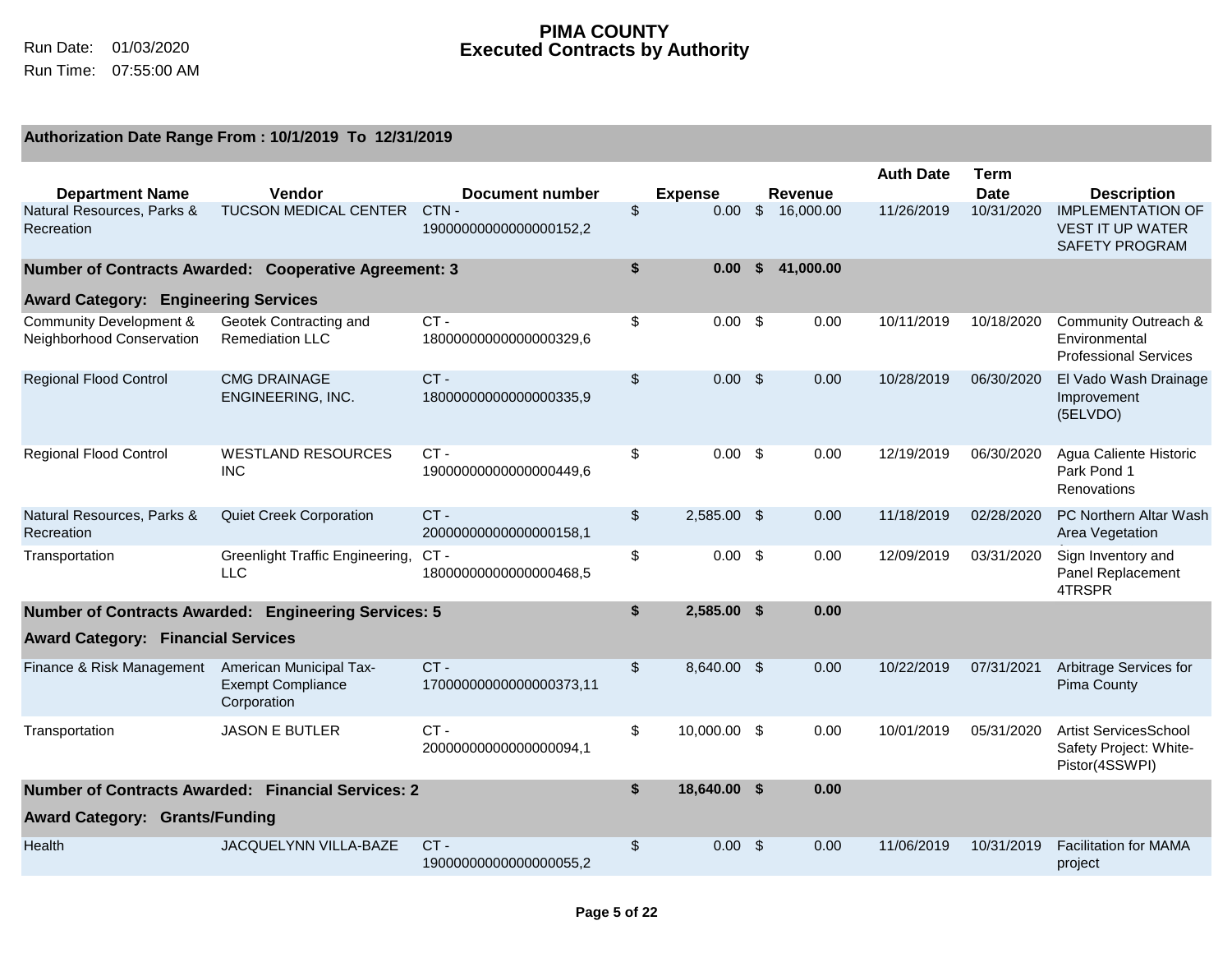|                                                |                                                     |                                   |                     |                | <b>Auth Date</b> | <b>Term</b> |                                                                               |
|------------------------------------------------|-----------------------------------------------------|-----------------------------------|---------------------|----------------|------------------|-------------|-------------------------------------------------------------------------------|
| <b>Department Name</b>                         | <b>Vendor</b>                                       | <b>Document number</b>            | <b>Expense</b>      | <b>Revenue</b> |                  | <b>Date</b> | <b>Description</b>                                                            |
| Health                                         | <b>Trinidad Bueno</b>                               | CT-<br>1900000000000000155,2      | \$<br>$0.00$ \$     | 0.00           | 10/31/2019       | 10/31/2019  | <b>Facilitation for MAMA</b><br>project                                       |
| Health                                         | <b>Helping Ourselves Pursue</b><br>Enrichment, Inc. | CT-<br>19000000000000000387,7     | \$<br>104,000.00 \$ | 0.00           | 12/10/2019       | 09/30/2020  | <b>Crisis Cooperative for</b><br>Opioid Misuse/Abuse<br>and Prevention        |
| Health                                         | <b>Community Bridges Inc</b>                        | $CT -$<br>19000000000000000398,7  | \$<br>104,000.00 \$ | 0.00           | 12/10/2019       | 09/30/2020  | Crisis Cooperative for<br>Opioid Misuse/ Abuse<br>and Prevention              |
| Number of Contracts Awarded: Grants/Funding: 4 |                                                     |                                   | \$<br>208,000.00 \$ | 0.00           |                  |             |                                                                               |
| <b>Award Category: Legal Services</b>          |                                                     |                                   |                     |                |                  |             |                                                                               |
| Assessor                                       | LAW OFFICE OF TERRI A.<br><b>ROBERTS</b>            | CT-<br>19000000000000000255,3     | \$<br>$0.00$ \$     | 0.00           | 10/25/2019       | 11/08/2020  | Legal Advice &<br>Representation                                              |
| Finance & Risk Management                      | Goering Roberts Rubin<br>Brogna Enos & Treadwell    | CT-<br>19000000000000000200,4     | \$<br>$0.00$ \$     | 0.00           | 10/15/2019       | 09/30/2020  | Legal Services re:<br><b>Insurance Claims</b>                                 |
| Finance & Risk Management                      | Judex PLC                                           | CT-<br>1900000000000000250,4      | \$<br>$0.00\ 3$     | 0.00           | 10/02/2019       | 10/23/2020  | Legal services re: Bratt<br>v. Pima County,<br>C20184344                      |
| Finance & Risk Management                      | Bosse' Rollman PC                                   | CT-<br>2000000000000000180,1      | \$<br>10,000.00 \$  | 0.00           | 12/02/2019       | 12/01/2020  | Representation of Pima<br>County in Merit<br>Appeal                           |
| Number of Contracts Awarded: Legal Services: 4 |                                                     |                                   | \$<br>10,000.00 \$  | 0.00           |                  |             |                                                                               |
| <b>Award Category: Medical Services</b>        |                                                     |                                   |                     |                |                  |             |                                                                               |
| Health                                         | <b>Banner Pharmacy Services</b><br><b>LLC</b>       | CT-<br>20000000000000000139,1     | \$<br>4,980.00 \$   | 0.00           | 12/13/2019       | 11/30/2020  | <b>Tuberculosis Medication</b><br>Preparation and<br>Storage                  |
| Sheriff                                        | Rebecca L Aadland                                   | $CT -$<br>16000000000000000239,17 | \$<br>$0.00$ \$     | 0.00           | 11/18/2019       | 02/14/2021  | AADLAND, GRAVES &<br>ASSOCIATES, INC.<br><b>PSYCHOLOGY</b><br><b>SERVICES</b> |
|                                                | Number of Contracts Awarded: Medical Services: 2    |                                   | \$<br>4,980.00 \$   | 0.00           |                  |             |                                                                               |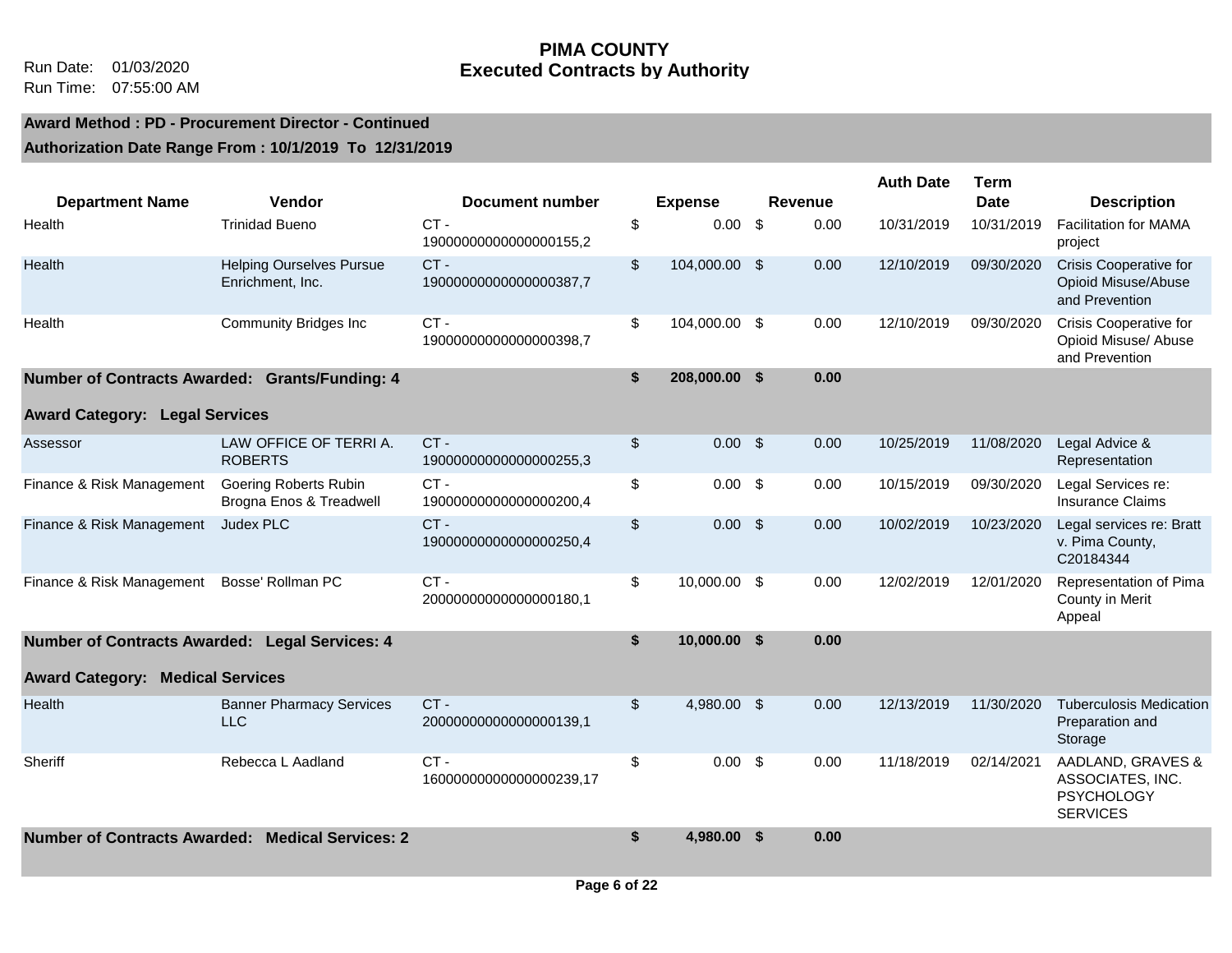|                                                          |                                                               |                                   |                         |    |                | <b>Auth Date</b> | <b>Term</b> |                                                                          |
|----------------------------------------------------------|---------------------------------------------------------------|-----------------------------------|-------------------------|----|----------------|------------------|-------------|--------------------------------------------------------------------------|
| <b>Department Name</b>                                   | Vendor                                                        | <b>Document number</b>            | <b>Expense</b>          |    | <b>Revenue</b> |                  | <b>Date</b> | <b>Description</b>                                                       |
| Award Category: Permits, Licenses & Insurance            |                                                               |                                   |                         |    |                |                  |             |                                                                          |
| <b>Facilities Management</b>                             | TUCSON ELECTRIC POWER CTN -<br>CO                             | 2000000000000000049,1             | \$<br>$0.00$ \$         |    | 0.00           | 10/02/2019       | 10/13/2019  | Licene agmt grants use<br>of space to TEP for LED<br>bulbsforTMY         |
| <b>Facilities Management</b>                             | MOCK TRIAL AT THE<br>UNIVERSITY OF ARIZONA                    | CTN-<br>2000000000000000070,1     | \$<br>$0.00\  \  \,$ \$ |    | 0.00           | 10/16/2019       | 11/17/2019  | PC Revocable License-<br>UA Mock Trial, 240 N<br>Stone<br>11/16&17/19    |
| Health                                                   | <b>COPE Properties LLC</b>                                    | CTN-<br>20000000000000000053,1    | \$<br>$0.00$ \$         |    | 0.00           | 10/07/2019       | 10/06/2020  | Project CONTACT                                                          |
| <b>Regional Wastewater</b><br>Reclamation                | AMERICAN NATIONAL RED<br><b>CROSS</b>                         | CTN-<br>20000000000000000063,1    | \$<br>$0.00$ \$         |    | 120.00         | 10/31/2019       | 10/30/2020  | <b>Right of Entry</b>                                                    |
|                                                          | Number of Contracts Awarded: Permits, Licenses & Insurance: 4 |                                   | \$<br>0.00              | Ŝ. | 120.00         |                  |             |                                                                          |
| <b>Award Category:</b>                                   | <b>Pofessional Services</b>                                   |                                   |                         |    |                |                  |             |                                                                          |
| Health                                                   | LEXISNEXIS VITALCHEK<br>NETWORK INC.                          | CTN-<br>19000000000000000118,2    | \$<br>$0.00$ \$         |    | 0.00           | 12/24/2019       | 01/31/2021  | Ordering of Vital<br>Records                                             |
|                                                          | <b>Number of Contracts Awarded: Professional Services: 1</b>  |                                   | \$<br>0.00              | Ŝ. | 0.00           |                  |             |                                                                          |
| <b>Award Category: Purchase Materials &amp; Services</b> |                                                               |                                   |                         |    |                |                  |             |                                                                          |
| Procurement                                              | <b>WASTEWATER SOLIDS</b><br><b>MGMNT INC</b>                  | $MA -$<br>1600000000000000172,8   | \$<br>$0.00\ 3$         |    | 0.00           | 12/10/2019       | 12/09/2020  | Digester and Centrifuge<br><b>Storage Tank Cleaning</b>                  |
| Procurement                                              | <b>AT&amp;T MOBILITY II LLC</b>                               | $MA -$<br>16000000000000000258,17 | \$<br>0.00              | \$ | 0.00           | 11/21/2019       | 06/30/2020  | <b>AT&amp;T Wireless</b><br>Services, Equipment<br>and Accessories       |
| Procurement                                              | <b>SECURITY TRANSPORT</b><br><b>SERVICES INC</b>              | MA-<br>17000000000000000095,4     | \$<br>120,000.00 \$     |    | 0.00           | 11/17/2019       | 11/16/2020  | <b>Prisoner Transportation</b><br>and Extradition Services<br>IFB 233910 |
| Procurement                                              | CODAC Health, Recovery &<br>Wellness Inc                      | $MA -$<br>17000000000000000119,5  | \$<br>26,000.00 \$      |    | 0.00           | 12/19/2019       | 12/18/2020  | Recovery Tool Kit<br>Program Services RFP<br>227897                      |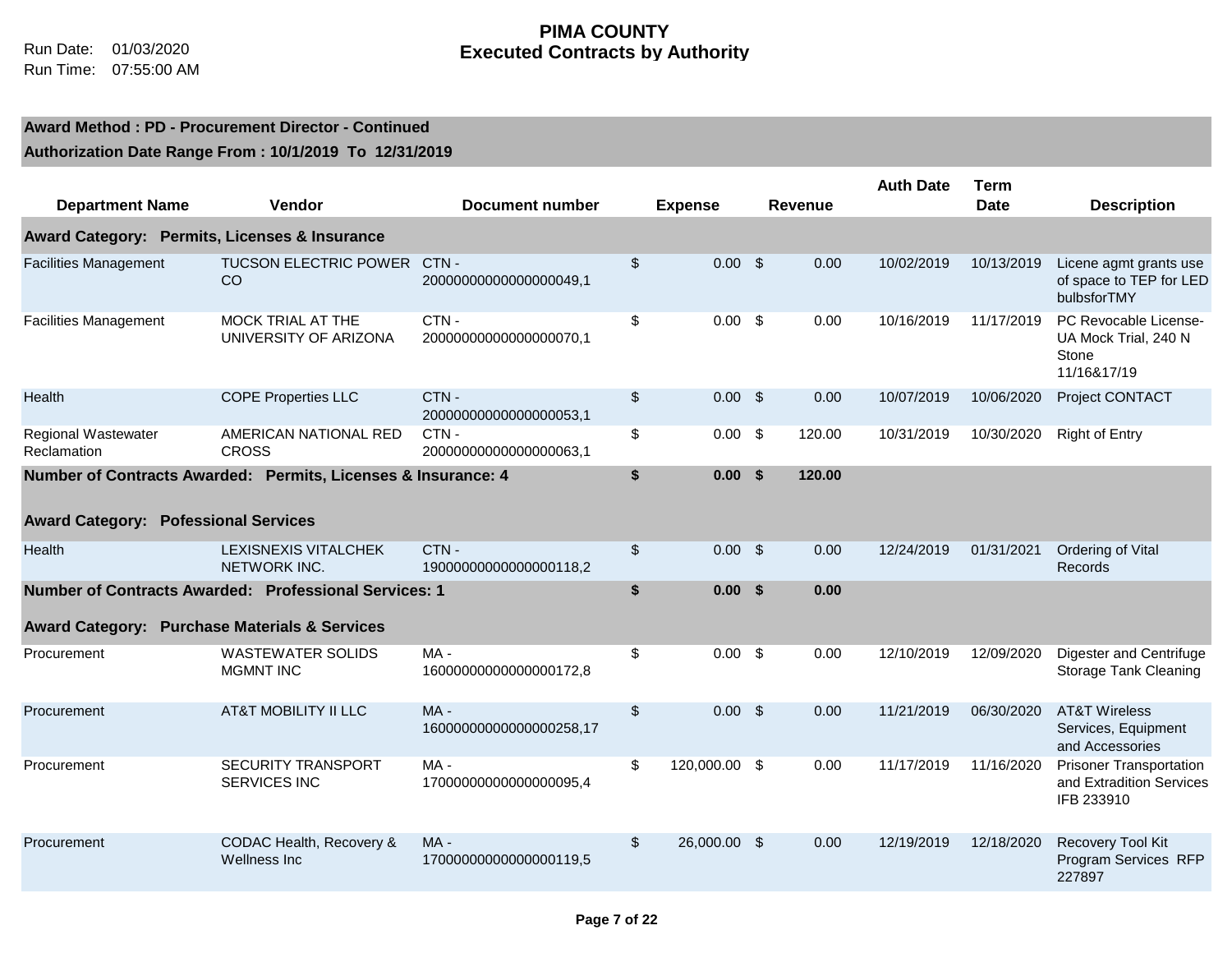#### **PIMA COUNTY** Run Date: 01/03/2020 **Executed Contracts by Authority**

#### **Award Method : PD - Procurement Director - Continued**

| <b>Department Name</b> | <b>Vendor</b>                                    | Document number                   |                           | <b>Expense</b> |                    | <b>Revenue</b> | <b>Auth Date</b> | <b>Term</b><br><b>Date</b> | <b>Description</b>                                                                    |
|------------------------|--------------------------------------------------|-----------------------------------|---------------------------|----------------|--------------------|----------------|------------------|----------------------------|---------------------------------------------------------------------------------------|
| <b>Procurement</b>     | <b>MULTIPLE VENDOR</b><br><b>AWARD:</b>          | MA-<br>17000000000000000179,17    | \$                        | 0.00%          |                    | 0.00           | 11/17/2019       | 11/16/2020                 | <b>Temporary</b><br><b>Employment</b><br><b>Services</b>                              |
| Procurement            | <b>A&amp;M PERSONNEL</b><br><b>SERVICES LTD</b>  | $MA -$<br>17000000000000000179,17 | $\sqrt[6]{\frac{1}{2}}$   | 0.00           | -\$                | 0.00           | 11/17/2019       | 11/16/2020                 | <b>Temporary Employment</b><br>Services                                               |
| Procurement            | Randstad North America Inc                       | $MA -$<br>17000000000000000179,17 | $\$\$                     | 0.00           | -\$                | 0.00           | 11/17/2019       | 11/16/2020                 | <b>Temporary Employment</b><br>Services                                               |
| Procurement            | Mt Lemmon Snow Plow<br><b>Limited Company</b>    | MA-<br>18000000000000000075,9     | $\boldsymbol{\mathsf{S}}$ | 76,500.00 \$   |                    | 0.00           | 10/07/2019       | 10/06/2020                 | Snow Removal<br>Services                                                              |
| Procurement            | <b>DANIEL'S MOVING AND</b><br><b>STORAGE INC</b> | $MA -$<br>18000000000000000081,7  | $\sqrt[6]{\frac{1}{2}}$   | 41,000.00 \$   |                    | 0.00           | 11/18/2019       | 11/17/2020                 | <b>Moving Services</b>                                                                |
| Procurement            | VCA Animal Hospitals Inc                         | MA-<br>18000000000000000105,5     | $\mathbb{S}$              | 51,000.00 \$   |                    | 0.00           | 11/01/2019       | 10/31/2020                 | Veterinary Services for<br><b>Sheriff's Department</b><br>Service Dogs                |
| <b>Procurement</b>     | <b>MULTIPLE VENDOR</b><br><b>AWARD:</b>          | $MA -$<br>18000000000000000180,5  | \$                        | 174,000.00 \$  |                    | 0.00           | 12/06/2019       | 12/05/2020                 | <b>Spay and Neuter</b><br><b>Services</b><br><b>Shared Master</b><br><b>Agreement</b> |
| Procurement            | <b>ASAVET VETERINARY</b><br>SERVICES, LLC        | $MA -$<br>18000000000000000180,5  | $\boldsymbol{\mathsf{S}}$ | 0.00           | $\mathfrak{s}$     | 0.00           | 12/06/2019       | 12/05/2020                 | Spay and Neuter<br>Services<br><b>Shared Master</b><br>Agreement                      |
| Procurement            | Spay Neuter Clinic INC                           | $MA -$<br>18000000000000000180.5  | $\sqrt[6]{\frac{1}{2}}$   | $0.00\ 3$      |                    | 0.00           | 12/06/2019       | 12/05/2020                 | Spay and Neuter<br><b>Services</b><br><b>Shared Master</b><br>Agreement               |
| Procurement            | <b>Shamrock Foods Company</b>                    | $MA -$<br>19000000000000000011,4  | $\boldsymbol{\mathsf{S}}$ | 200,000.00 \$  |                    | 0.00           | 10/01/2019       | 09/30/2020                 | Produce                                                                               |
| Procurement            | <b>Environmental Consulting</b><br>Services Inc  | $MA -$<br>19000000000000000114,4  | $\sqrt[6]{\frac{1}{2}}$   | 0.00           | $\mathbf{\hat{S}}$ | 0.00           | 12/09/2019       | 12/13/2020                 | <b>LEAD INSPECTION &amp;</b><br><b>RISK ASSESSMENT</b><br>PROFESSIONAL                |
| <b>Procurement</b>     | <b>MULTIPLE VENDOR</b><br><b>AWARD:</b>          | $MA -$<br>19000000000000000016,9  | \$                        | $0.00$ \$      |                    | 0.00           | 10/14/2019       | 08/14/2020                 | <b>Library Presenter</b><br><b>Services</b>                                           |
| Procurement            | KATHLEEN MCCORMACK                               | MA-<br>19000000000000000016,9     | \$                        | 0.00           | -\$                | 0.00           | 10/14/2019       | 08/14/2020                 | <b>Library Presenter</b><br>Services                                                  |
| Procurement            | WELLNESS COUNCIL OF<br>ARIZONA                   | MA-<br>19000000000000000016,9     | \$                        | 0.00           | -\$                | 0.00           | 10/14/2019       | 08/14/2020                 | <b>Library Presenter</b><br>Services                                                  |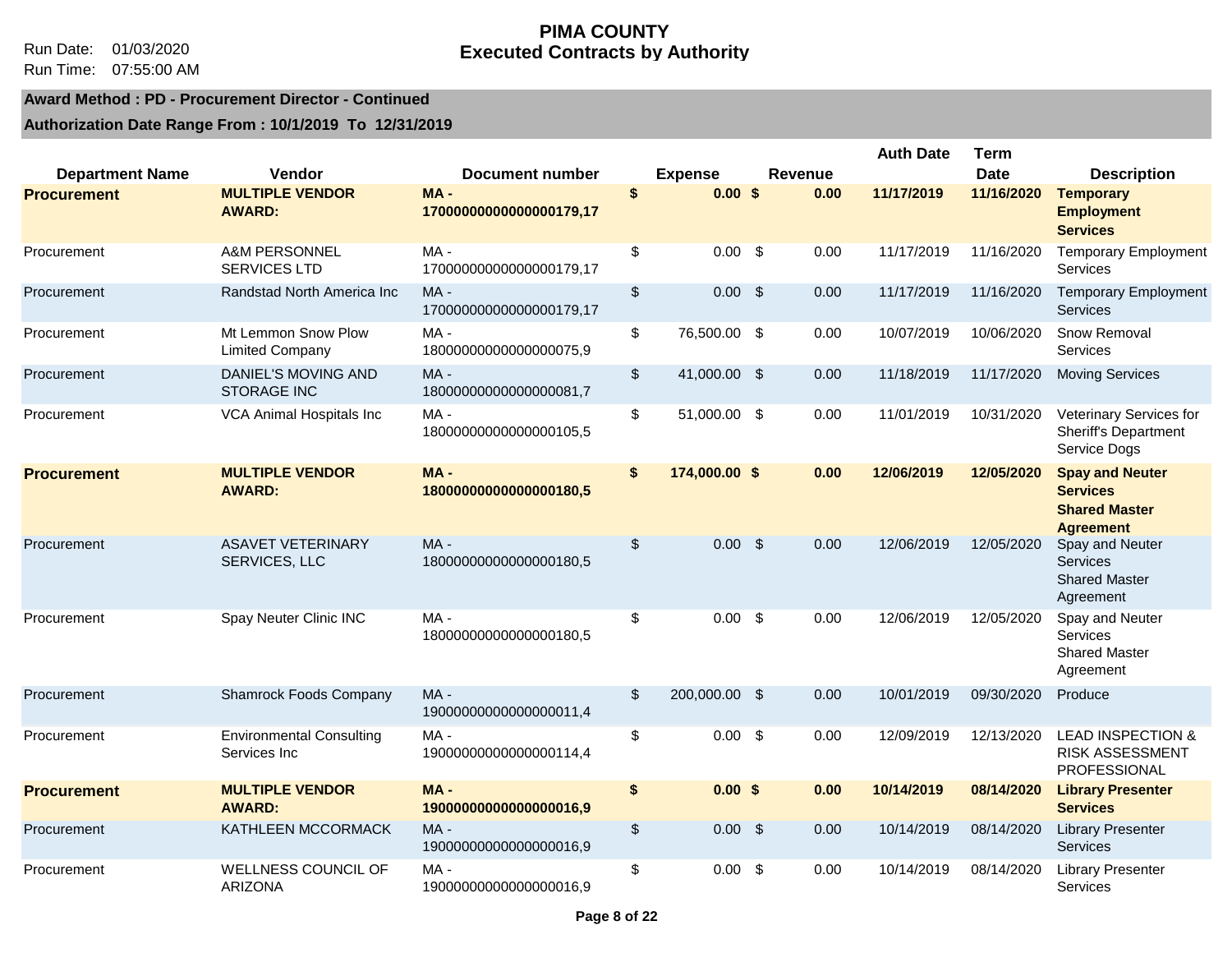#### **PIMA COUNTY** Run Date: 01/03/2020 **Executed Contracts by Authority**

#### **Award Method : PD - Procurement Director - Continued**

|                        |                                                                        |                                  |                           |                   |                    |                | <b>Auth Date</b> | <b>Term</b> |                                             |
|------------------------|------------------------------------------------------------------------|----------------------------------|---------------------------|-------------------|--------------------|----------------|------------------|-------------|---------------------------------------------|
| <b>Department Name</b> | Vendor                                                                 | <b>Document number</b>           |                           | <b>Expense</b>    |                    | <b>Revenue</b> |                  | <b>Date</b> | <b>Description</b>                          |
| Procurement            | Alzheimer's Disease and<br><b>Related Disorders Association</b><br>Inc | MA-<br>19000000000000000016,9    | $\sqrt[6]{\frac{1}{2}}$   | $0.00$ \$         |                    | 0.00           | 10/14/2019       | 08/14/2020  | <b>Library Presenter</b><br><b>Services</b> |
| Procurement            | MARIA GABRIELA GALUP                                                   | MA-<br>19000000000000000016,9    | \$                        | $0.00\ 3$         |                    | 0.00           | 10/14/2019       | 08/14/2020  | <b>Library Presenter</b><br>Services        |
| Procurement            | <b>Brandon Lee Reuter</b>                                              | $MA -$<br>19000000000000000016,9 | $\frac{1}{2}$             | 0.00              | $\mathfrak{s}$     | 0.00           | 10/14/2019       | 08/14/2020  | <b>Library Presenter</b><br><b>Services</b> |
| Procurement            | Misty M Thompson                                                       | $MA -$<br>19000000000000000016,9 | \$                        | 0.00              | - \$               | 0.00           | 10/14/2019       | 08/14/2020  | <b>Library Presenter</b><br>Services        |
| Procurement            | <b>CONCEPCION RODRIGUEZ</b><br><b>FARIAS</b>                           | MA-<br>19000000000000000016,9    | $\boldsymbol{\mathsf{S}}$ | 0.00              | - \$               | 0.00           | 10/14/2019       | 08/14/2020  | <b>Library Presenter</b><br><b>Services</b> |
| Procurement            | Fadi Iskandar                                                          | MA-<br>19000000000000000016,9    | \$                        | $0.00$ \$         |                    | 0.00           | 10/14/2019       | 08/14/2020  | <b>Library Presenter</b><br>Services        |
| Procurement            | <b>GWENDOLYN RAY</b>                                                   | MA-<br>19000000000000000016,9    | $\,$                      | $0.00$ \$         |                    | 0.00           | 10/14/2019       | 08/14/2020  | <b>Library Presenter</b><br><b>Services</b> |
| Procurement            | Robbin Kalt                                                            | MA-<br>19000000000000000016,9    | \$                        | $0.00$ \$         |                    | 0.00           | 10/14/2019       | 08/14/2020  | <b>Library Presenter</b><br>Services        |
| Procurement            | <b>XEROCRAFT</b>                                                       | $MA -$<br>19000000000000000016,9 | \$                        | 0.00              | $\sqrt{3}$         | 0.00           | 10/14/2019       | 08/14/2020  | <b>Library Presenter</b><br><b>Services</b> |
| Procurement            | Aaron Charles Posey                                                    | MA-<br>19000000000000000016,9    | \$                        | $0.00\  \  \,$ \$ |                    | 0.00           | 10/14/2019       | 08/14/2020  | <b>Library Presenter</b><br>Services        |
| Procurement            | The Center for Neurosciences<br>Foundation                             | MA-<br>19000000000000000016,9    | \$                        | 0.00              | $\mathbf{\hat{S}}$ | 0.00           | 10/14/2019       | 08/14/2020  | <b>Library Presenter</b><br><b>Services</b> |
| Procurement            | Miguel Molina                                                          | MA-<br>19000000000000000016,9    | \$                        | 0.00              | $\mathbb{S}$       | 0.00           | 10/14/2019       | 08/14/2020  | <b>Library Presenter</b><br>Services        |
| Procurement            | Garden Play Space LLC                                                  | MA-<br>19000000000000000016,9    | \$                        | 0.00              | $\sqrt{3}$         | 0.00           | 10/14/2019       | 08/14/2020  | <b>Library Presenter</b><br>Services        |
| Procurement            | Vana Dee Lewis                                                         | MA -<br>19000000000000000016,9   | \$                        | 0.00              | - \$               | 0.00           | 10/14/2019       | 08/14/2020  | <b>Library Presenter</b><br>Services        |
| Procurement            | <b>TUCSON CHILDREN'S</b><br><b>MUSEUM</b>                              | MA-<br>19000000000000000016,9    | $\frac{1}{2}$             | 0.00              | $\mathbf{\hat{s}}$ | 0.00           | 10/14/2019       | 08/14/2020  | <b>Library Presenter</b><br><b>Services</b> |
| Procurement            | Marie R Ihrig                                                          | MA -<br>1900000000000000016,9    | \$                        | $0.00$ \$         |                    | 0.00           | 10/14/2019       | 08/14/2020  | <b>Library Presenter</b><br>Services        |
| Procurement            | Rebecca Reinhard Foreman                                               | MA-<br>19000000000000000016,9    | $\boldsymbol{\mathsf{S}}$ | 0.00              | $\mathbf{\hat{s}}$ | 0.00           | 10/14/2019       | 08/14/2020  | <b>Library Presenter</b><br><b>Services</b> |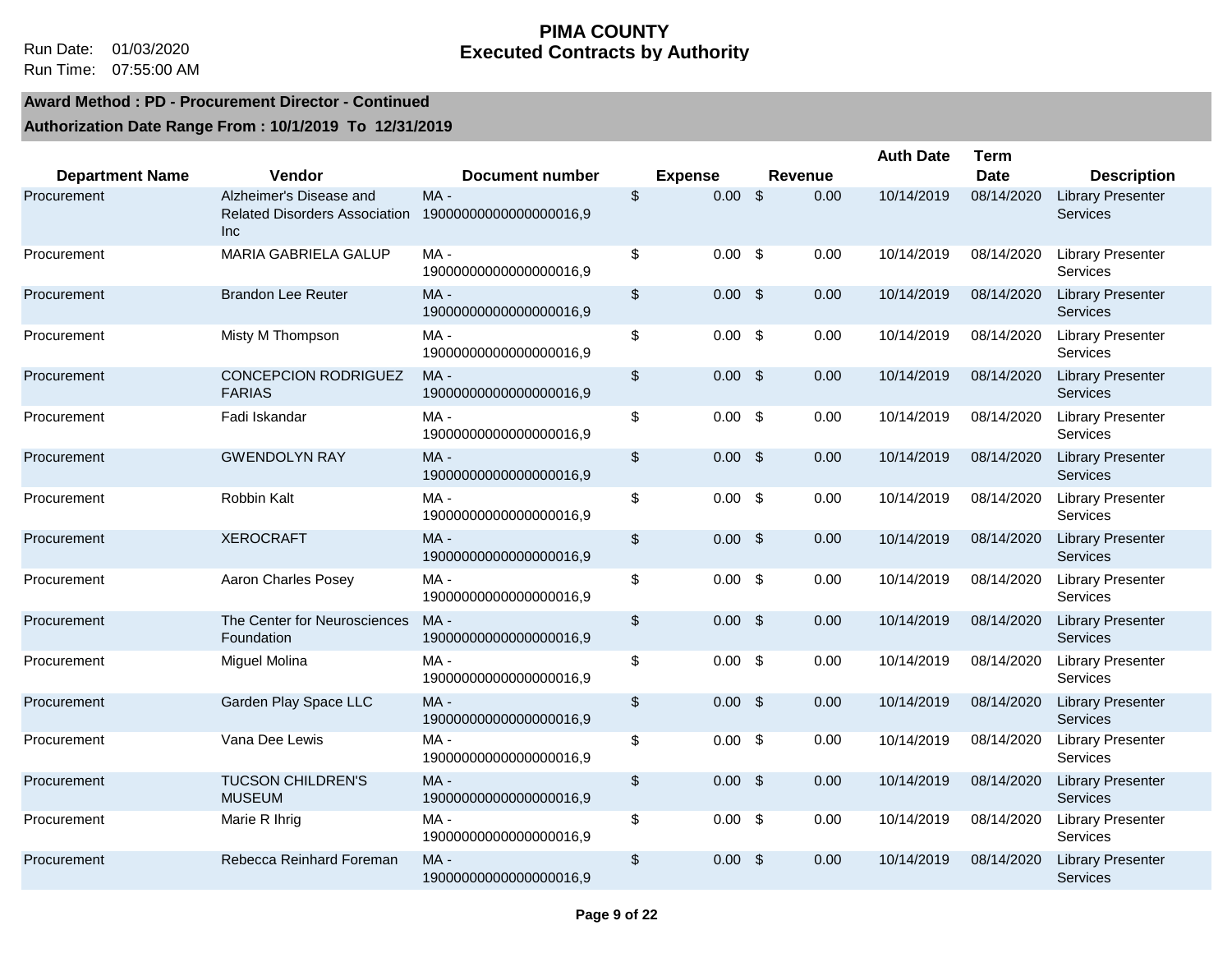#### **PIMA COUNTY** Run Date: 01/03/2020 **Executed Contracts by Authority**

**Award Method : PD - Procurement Director - Continued**

|                        |                                |                                  |                      |                |         | <b>Auth Date</b> | Term        |                                             |
|------------------------|--------------------------------|----------------------------------|----------------------|----------------|---------|------------------|-------------|---------------------------------------------|
| <b>Department Name</b> | Vendor                         | <b>Document number</b>           | <b>Expense</b>       |                | Revenue |                  | <b>Date</b> | <b>Description</b>                          |
| Procurement            | <b>Margot McClintock Ellis</b> | MA-<br>19000000000000000016,9    | \$<br>$0.00$ \$      |                | 0.00    | 10/14/2019       | 08/14/2020  | <b>Library Presenter</b><br>Services        |
| Procurement            | <b>Robert Marshall Einweck</b> | MA-<br>19000000000000000016,9    | \$<br>$0.00$ \$      |                | 0.00    | 10/14/2019       | 08/14/2020  | <b>Library Presenter</b><br><b>Services</b> |
| Procurement            | Mark Pederson                  | MA-<br>19000000000000000016,9    | \$<br>$0.00$ \$      |                | 0.00    | 10/14/2019       | 08/14/2020  | <b>Library Presenter</b><br>Services        |
| Procurement            | Lee Ann Woolery                | $MA -$<br>19000000000000000016,9 | \$<br>$0.00$ \$      |                | 0.00    | 10/14/2019       | 08/14/2020  | <b>Library Presenter</b><br><b>Services</b> |
| Procurement            | Nancy Carol Jones              | MA-<br>19000000000000000016,9    | \$<br>$0.00$ \$      |                | 0.00    | 10/14/2019       | 08/14/2020  | <b>Library Presenter</b><br>Services        |
| Procurement            | Chloe S Morrison               | MA-<br>19000000000000000016,9    | \$<br>0.00           | $\mathfrak{s}$ | 0.00    | 10/14/2019       | 08/14/2020  | <b>Library Presenter</b><br>Services        |
| Procurement            | <b>JULIA M MILLER</b>          | MA-<br>19000000000000000016,9    | \$<br>0.00           | \$             | 0.00    | 10/14/2019       | 08/14/2020  | <b>Library Presenter</b><br><b>Services</b> |
| Procurement            | Anna L Van Devender            | MA-<br>19000000000000000016,9    | \$<br>0.00           | $\mathfrak{s}$ | 0.00    | 10/14/2019       | 08/14/2020  | <b>Library Presenter</b><br>Services        |
| Procurement            | <b>Barbara Rose</b>            | $MA -$<br>19000000000000000016,9 | \$<br>$0.00\quad$ \$ |                | 0.00    | 10/14/2019       | 08/14/2020  | <b>Library Presenter</b><br>Services        |
| Procurement            | S.Y.STEM Coalition             | MA-<br>19000000000000000016,9    | \$<br>$0.00$ \$      |                | 0.00    | 10/14/2019       | 08/14/2020  | <b>Library Presenter</b><br>Services        |
| Procurement            | <b>Carra Barratt Stasney</b>   | MA-<br>19000000000000000016,9    | \$<br>$0.00$ \$      |                | 0.00    | 10/14/2019       | 08/14/2020  | <b>Library Presenter</b><br>Services        |
| Procurement            | Catherine Eyde                 | MA-<br>19000000000000000016,9    | \$<br>0.00           | $\mathfrak{s}$ | 0.00    | 10/14/2019       | 08/14/2020  | <b>Library Presenter</b><br><b>Services</b> |
| Procurement            | MARY ELLEN PALMERI             | MA-<br>19000000000000000016,9    | \$<br>0.00           | $\mathfrak{s}$ | 0.00    | 10/14/2019       | 08/14/2020  | <b>Library Presenter</b><br>Services        |
| Procurement            | <b>Heather Louise Hiscox</b>   | $MA -$<br>19000000000000000016,9 | \$<br>$0.00$ \$      |                | 0.00    | 10/14/2019       | 08/14/2020  | <b>Library Presenter</b><br><b>Services</b> |
| Procurement            | Melissa Bicheler               | MA-<br>19000000000000000016,9    | \$<br>$0.00$ \$      |                | 0.00    | 10/14/2019       | 08/14/2020  | <b>Library Presenter</b><br>Services        |
| Procurement            | <b>Brenda Buys</b>             | MA-<br>19000000000000000016,9    | \$<br>0.00           | $\mathfrak{s}$ | 0.00    | 10/14/2019       | 08/14/2020  | <b>Library Presenter</b><br>Services        |
| Procurement            | Sagit Zilberman                | MA-<br>19000000000000000016,9    | \$<br>$0.00$ \$      |                | 0.00    | 10/14/2019       | 08/14/2020  | <b>Library Presenter</b><br><b>Services</b> |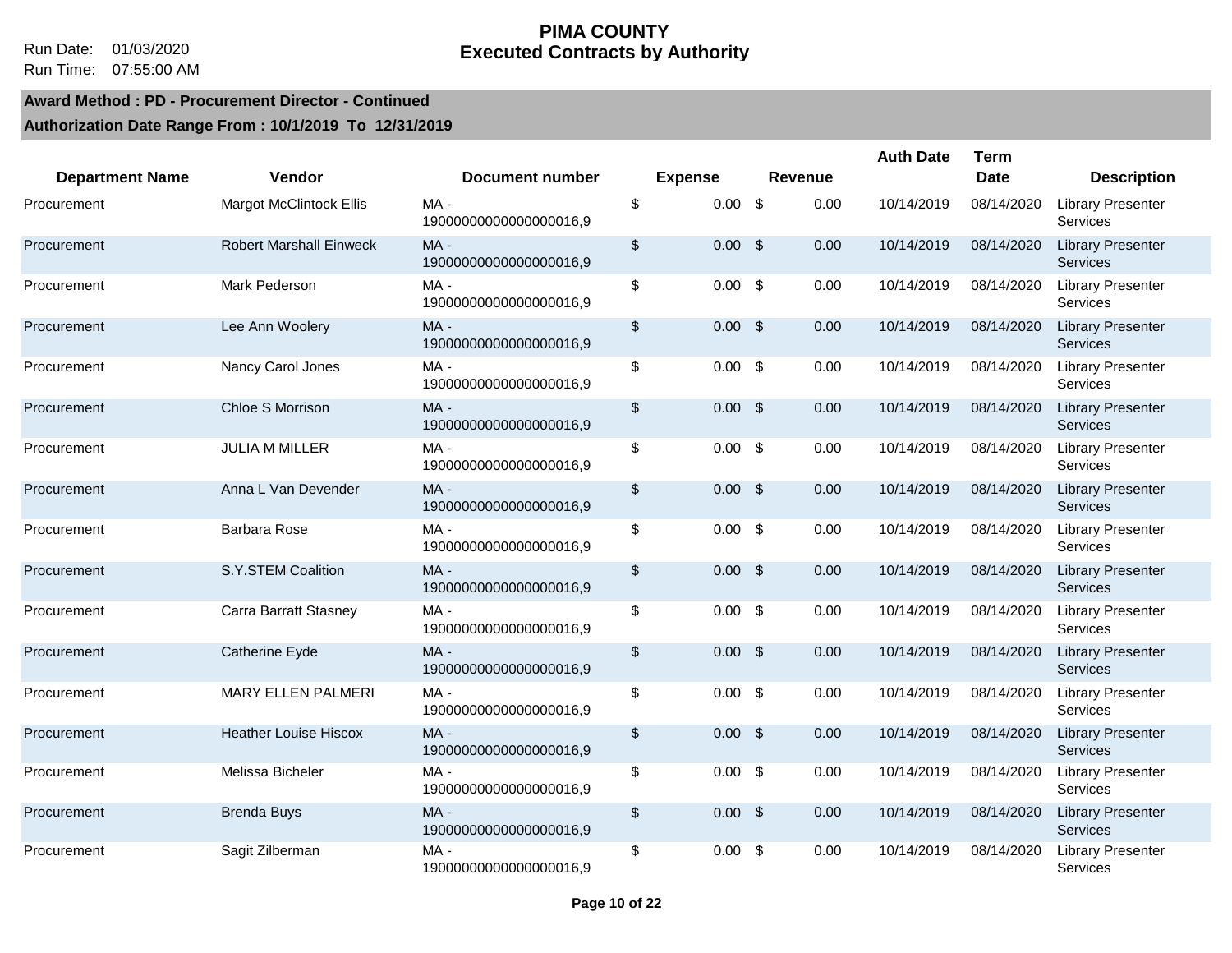|                        |                                                    |                                  |                           |                |            |         | <b>Auth Date</b> | Term        |                                             |
|------------------------|----------------------------------------------------|----------------------------------|---------------------------|----------------|------------|---------|------------------|-------------|---------------------------------------------|
| <b>Department Name</b> | Vendor                                             | <b>Document number</b>           |                           | <b>Expense</b> |            | Revenue |                  | <b>Date</b> | <b>Description</b>                          |
| Procurement            | MICHAEL C CROWNHART                                | MA-<br>19000000000000000016,9    | $\$\$                     | $0.00$ \$      |            | 0.00    | 10/14/2019       | 08/14/2020  | <b>Library Presenter</b><br><b>Services</b> |
| Procurement            | POGOARTS LLC                                       | $MA -$<br>19000000000000000016,9 | \$                        | $0.00$ \$      |            | 0.00    | 10/14/2019       | 08/14/2020  | <b>Library Presenter</b><br>Services        |
| Procurement            | REID PARK ZOOLOGICAL<br><b>SOCIETY</b>             | MA-<br>19000000000000000016,9    | $\boldsymbol{\mathsf{S}}$ | 0.00           | \$         | 0.00    | 10/14/2019       | 08/14/2020  | <b>Library Presenter</b><br>Services        |
| Procurement            | Red Herring Inc                                    | MA-<br>19000000000000000016,9    | \$                        | 0.00           | \$         | 0.00    | 10/14/2019       | 08/14/2020  | <b>Library Presenter</b><br>Services        |
| Procurement            | Dawn Vandaveer                                     | MA-<br>19000000000000000016,9    | $\frac{1}{2}$             | 0.00           | - \$       | 0.00    | 10/14/2019       | 08/14/2020  | <b>Library Presenter</b><br>Services        |
| Procurement            | DARLENE ANN JOHNSON                                | MA-<br>19000000000000000016,9    | \$                        | 0.00           | -\$        | 0.00    | 10/14/2019       | 08/14/2020  | <b>Library Presenter</b><br>Services        |
| Procurement            | <b>Creative Hearts LLC</b>                         | $MA -$<br>1900000000000000016,9  | $\boldsymbol{\theta}$     | $0.00\,$ \$    |            | 0.00    | 10/14/2019       | 08/14/2020  | <b>Library Presenter</b><br>Services        |
| Procurement            | Cesar Alfredo Vinueza                              | MA-<br>19000000000000000016,9    | $\$\$                     | $0.00$ \$      |            | 0.00    | 10/14/2019       | 08/14/2020  | <b>Library Presenter</b><br>Services        |
| Procurement            | Jehan Cicely Watson                                | MA-<br>19000000000000000016,9    | $\boldsymbol{\mathsf{S}}$ | 0.00           | $\sqrt{3}$ | 0.00    | 10/14/2019       | 08/14/2020  | <b>Library Presenter</b><br>Services        |
| Procurement            | Kenneth A Tesoriere                                | MA-<br>19000000000000000016,9    | $\sqrt[6]{\frac{1}{2}}$   | 0.00           | \$         | 0.00    | 10/14/2019       | 08/14/2020  | <b>Library Presenter</b><br>Services        |
| Procurement            | Vasilika Vanya Marinkovic                          | MA-<br>19000000000000000016,9    | $\sqrt[6]{\frac{1}{2}}$   | 0.00           | \$         | 0.00    | 10/14/2019       | 08/14/2020  | <b>Library Presenter</b><br>Services        |
| Procurement            | Holly K Heyman                                     | MA-<br>19000000000000000016,9    | $\$\$                     | 0.00           | -\$        | 0.00    | 10/14/2019       | 08/14/2020  | <b>Library Presenter</b><br>Services        |
| Procurement            | <b>Robin Renee Breault</b>                         | $MA -$<br>1900000000000000016,9  | $\sqrt[6]{\frac{1}{2}}$   | $0.00\,$ \$    |            | 0.00    | 10/14/2019       | 08/14/2020  | <b>Library Presenter</b><br>Services        |
| Procurement            | Parent Aid Child Abuse<br><b>Prevention Center</b> | MA-<br>19000000000000000016,9    | $\sqrt[6]{\frac{1}{2}}$   | $0.00\,$ \$    |            | 0.00    | 10/14/2019       | 08/14/2020  | <b>Library Presenter</b><br>Services        |
| Procurement            | <b>Felicia Chew</b>                                | $MA -$<br>19000000000000000016,9 | $\frac{1}{2}$             | 0.00           | - \$       | 0.00    | 10/14/2019       | 08/14/2020  | <b>Library Presenter</b><br>Services        |
| Procurement            | Tucson Wildlife Center, Inc.                       | $MA -$<br>19000000000000000016,9 | \$                        | 0.00           | -\$        | 0.00    | 10/14/2019       | 08/14/2020  | <b>Library Presenter</b><br>Services        |
| Procurement            | <b>Cynthia Hilts</b>                               | MA-<br>19000000000000000016,9    | $\boldsymbol{\mathsf{S}}$ | 0.00           | \$         | 0.00    | 10/14/2019       | 08/14/2020  | <b>Library Presenter</b><br><b>Services</b> |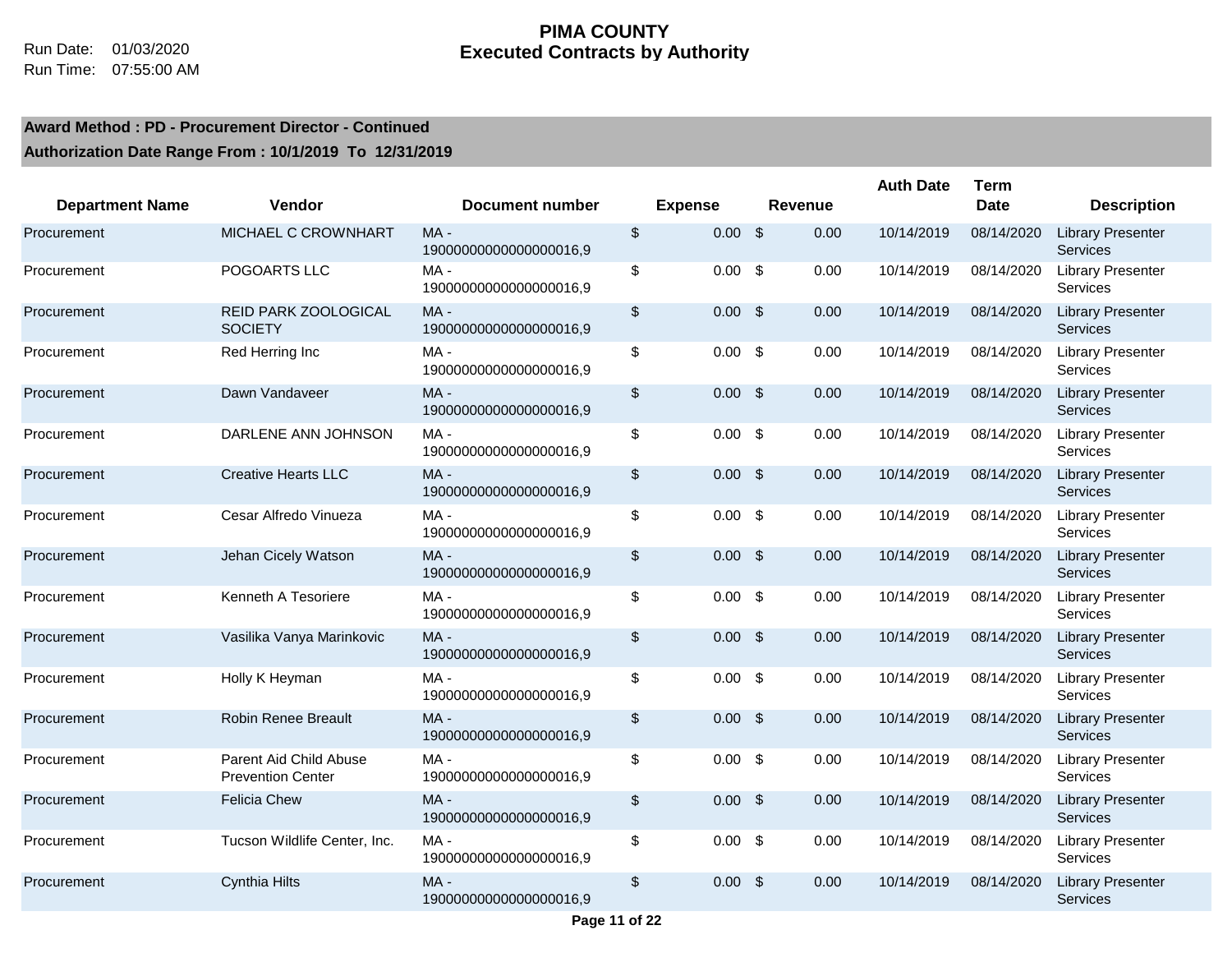|                        |                                                   |                                  |                         |                |                |         | <b>Auth Date</b> | <b>Term</b> |                                             |
|------------------------|---------------------------------------------------|----------------------------------|-------------------------|----------------|----------------|---------|------------------|-------------|---------------------------------------------|
| <b>Department Name</b> | Vendor                                            | <b>Document number</b>           |                         | <b>Expense</b> |                | Revenue |                  | <b>Date</b> | <b>Description</b>                          |
| Procurement            | AARON A WILLIAMS                                  | MA-<br>19000000000000000016,9    | \$                      | $0.00$ \$      |                | 0.00    | 10/14/2019       | 08/14/2020  | <b>Library Presenter</b><br>Services        |
| Procurement            | <b>TUCSON CLEAN &amp;</b><br><b>BEAUTIFUL INC</b> | MA-<br>19000000000000000016,9    | $\sqrt[6]{\frac{1}{2}}$ | $0.00$ \$      |                | 0.00    | 10/14/2019       | 08/14/2020  | <b>Library Presenter</b><br>Services        |
| Procurement            | Michael S Engs                                    | MA-<br>19000000000000000016,9    | \$                      | $0.00\,$ \$    |                | 0.00    | 10/14/2019       | 08/14/2020  | <b>Library Presenter</b><br>Services        |
| Procurement            | Vivianne Chizuko Uyeda                            | MA-<br>19000000000000000016,9    | \$                      | $0.00$ \$      |                | 0.00    | 10/14/2019       | 08/14/2020  | <b>Library Presenter</b><br><b>Services</b> |
| Procurement            | <b>Chad Thomas Borseth</b>                        | MA-<br>19000000000000000016,9    | \$                      | $0.00\,$ \$    |                | 0.00    | 10/14/2019       | 08/14/2020  | <b>Library Presenter</b><br>Services        |
| Procurement            | Arthur J. Friedman                                | MA-<br>19000000000000000016,9    | \$                      | 0.00           | $\mathfrak{s}$ | 0.00    | 10/14/2019       | 08/14/2020  | <b>Library Presenter</b><br>Services        |
| Procurement            | Martha A Underwood                                | MA -<br>1900000000000000016,9    | \$                      | $0.00$ \$      |                | 0.00    | 10/14/2019       | 08/14/2020  | <b>Library Presenter</b><br>Services        |
| Procurement            | Maria Elizabeth Sabalos                           | $MA -$<br>19000000000000000016,9 | $\sqrt[6]{\frac{1}{2}}$ | $0.00$ \$      |                | 0.00    | 10/14/2019       | 08/14/2020  | <b>Library Presenter</b><br>Services        |
| Procurement            | Dina Delaney                                      | MA -<br>19000000000000000016,9   | \$                      | $0.00$ \$      |                | 0.00    | 10/14/2019       | 08/14/2020  | <b>Library Presenter</b><br>Services        |
| Procurement            | <b>Elizabeth Harris Tuck</b>                      | $MA -$<br>19000000000000000016,9 | $\sqrt[6]{\frac{1}{2}}$ | 0.00           | $\mathfrak{s}$ | 0.00    | 10/14/2019       | 08/14/2020  | <b>Library Presenter</b><br>Services        |
| Procurement            | <b>LIBBY QUINN</b>                                | MA-<br>19000000000000000016,9    | \$                      | $0.00\,$ \$    |                | 0.00    | 10/14/2019       | 08/14/2020  | <b>Library Presenter</b><br>Services        |
| Procurement            | YUSUKE JOSHUA BANNO                               | $MA -$<br>19000000000000000016,9 | \$                      | $0.00$ \$      |                | 0.00    | 10/14/2019       | 08/14/2020  | <b>Library Presenter</b><br>Services        |
| Procurement            | <b>LAUREN RAE ARD</b>                             | MA-<br>1900000000000000016,9     | \$                      | $0.00\quad$ \$ |                | 0.00    | 10/14/2019       | 08/14/2020  | <b>Library Presenter</b><br>Services        |
| Procurement            | <b>SCORE Southern Arizona</b>                     | MA-<br>19000000000000000016,9    | \$                      | $0.00$ \$      |                | 0.00    | 10/14/2019       | 08/14/2020  | <b>Library Presenter</b><br><b>Services</b> |
| Procurement            | Donald Poling                                     | MA -<br>19000000000000000016,9   | \$                      | $0.00\,$ \$    |                | 0.00    | 10/14/2019       | 08/14/2020  | <b>Library Presenter</b><br>Services        |
| Procurement            | Jessica Redhouse                                  | $MA -$<br>19000000000000000016,9 | \$                      | 0.00           | $\mathfrak{s}$ | 0.00    | 10/14/2019       | 08/14/2020  | <b>Library Presenter</b><br><b>Services</b> |
| Procurement            | Jorge Miguel Gomez Reyes                          | MA-<br>19000000000000000016,9    | \$                      | 0.00           | - \$           | 0.00    | 10/14/2019       | 08/14/2020  | <b>Library Presenter</b><br>Services        |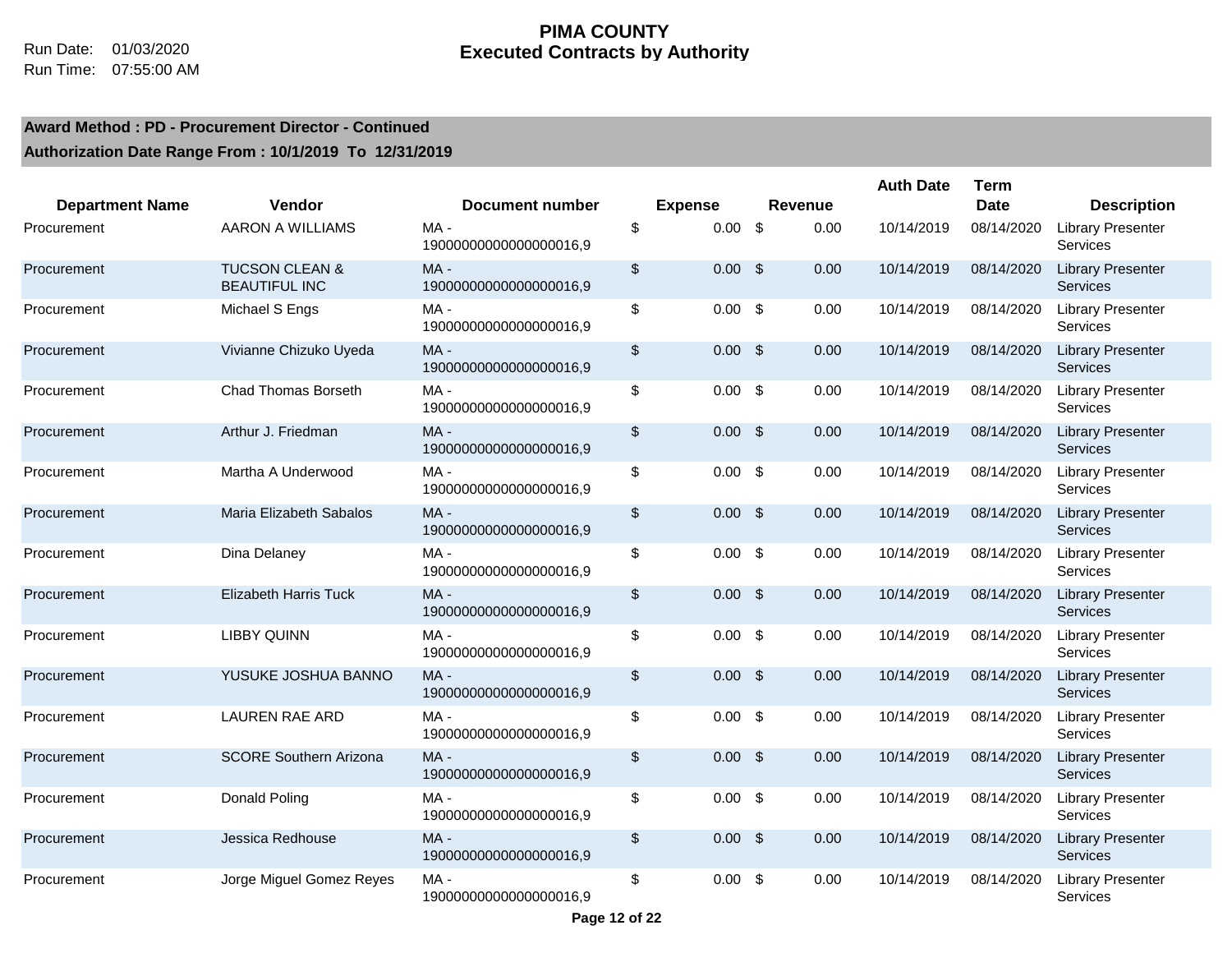#### **PIMA COUNTY** Run Date: 01/03/2020 **Executed Contracts by Authority**

#### **Award Method : PD - Procurement Director - Continued**

|                        |                                                    |                                   |                         |                |                |         | <b>Auth Date</b> | Term        |                                             |
|------------------------|----------------------------------------------------|-----------------------------------|-------------------------|----------------|----------------|---------|------------------|-------------|---------------------------------------------|
| <b>Department Name</b> | Vendor                                             | Document number                   |                         | <b>Expense</b> |                | Revenue |                  | <b>Date</b> | <b>Description</b>                          |
| Procurement            | Ann Audrey                                         | MA-<br>19000000000000000016,9     | $\sqrt[6]{\frac{1}{2}}$ | $0.00$ \$      |                | 0.00    | 10/14/2019       | 08/14/2020  | <b>Library Presenter</b><br><b>Services</b> |
| Procurement            | Tucson Museum of Art                               | $MA -$<br>19000000000000000016,9  | \$                      | 0.00           | \$             | 0.00    | 10/14/2019       | 08/14/2020  | <b>Library Presenter</b><br>Services        |
| Procurement            | <b>ROGER BLAKISTON</b>                             | $MA -$<br>19000000000000000016,9  | $\sqrt[6]{\frac{1}{2}}$ | 0.00           | $\sqrt[6]{3}$  | 0.00    | 10/14/2019       | 08/14/2020  | <b>Library Presenter</b><br>Services        |
| Procurement            | Janice Aalberts Waukon                             | $MA -$<br>19000000000000000016,9  | \$                      | 0.00           | \$             | 0.00    | 10/14/2019       | 08/14/2020  | <b>Library Presenter</b><br>Services        |
| Procurement            | <b>JACQUELINE SOULE</b>                            | $MA -$<br>19000000000000000016,9  | $\sqrt[6]{\frac{1}{2}}$ | 0.00           | $\sqrt[6]{3}$  | 0.00    | 10/14/2019       | 08/14/2020  | <b>Library Presenter</b><br>Services        |
| Procurement            | 9 QUEENS                                           | $MA -$<br>19000000000000000016,9  | \$                      | 0.00           | \$             | 0.00    | 10/14/2019       | 08/14/2020  | <b>Library Presenter</b><br>Services        |
| Procurement            | NATIVE SEEDS/SEARCH                                | $MA -$<br>19000000000000000016,9  | $\sqrt[6]{\frac{1}{2}}$ | 0.00           | $\sqrt[6]{3}$  | 0.00    | 10/14/2019       | 08/14/2020  | <b>Library Presenter</b><br>Services        |
| Procurement            | <b>HEATHER CHALON</b>                              | $MA -$<br>19000000000000000016,9  | \$                      | 0.00           | \$             | 0.00    | 10/14/2019       | 08/14/2020  | <b>Library Presenter</b><br>Services        |
| Procurement            | <b>Tucson Great Decisions</b><br>Association, Inc. | $MA -$<br>19000000000000000016,9  | $\sqrt[6]{\frac{1}{2}}$ | 0.00           | $\sqrt[6]{3}$  | 0.00    | 10/14/2019       | 08/14/2020  | <b>Library Presenter</b><br>Services        |
| <b>Procurement</b>     | <b>MULTIPLE VENDOR</b><br><b>AWARD:</b>            | MA-<br>19000000000000000016,11    | \$                      | $0.00$ \$      |                | 0.00    | 12/20/2019       | 08/14/2020  | <b>Library Presenter</b><br><b>Services</b> |
| Procurement            | WELLNESS COUNCIL OF<br><b>ARIZONA</b>              | $MA -$<br>19000000000000000016,11 | \$                      | $0.00$ \$      |                | 0.00    | 12/20/2019       | 08/14/2020  | <b>Library Presenter</b><br>Services        |
| Procurement            | <b>MARIA GABRIELA GALUP</b>                        | $MA -$<br>19000000000000000016,11 | $\sqrt[6]{\frac{1}{2}}$ | 0.00           | $\sqrt[6]{3}$  | 0.00    | 12/20/2019       | 08/14/2020  | <b>Library Presenter</b><br><b>Services</b> |
| Procurement            | Aaron Charles Posey                                | $MA -$<br>19000000000000000016,11 | \$                      | $0.00$ \$      |                | 0.00    | 12/20/2019       | 08/14/2020  | <b>Library Presenter</b><br><b>Services</b> |
| Procurement            | Misty M Thompson                                   | $MA -$<br>19000000000000000016,11 | $\sqrt[6]{\frac{1}{2}}$ | 0.00           | $\sqrt[6]{3}$  | 0.00    | 12/20/2019       | 08/14/2020  | <b>Library Presenter</b><br><b>Services</b> |
| Procurement            | CONCEPCION RODRIGUEZ<br><b>FARIAS</b>              | $MA -$<br>19000000000000000016,11 | \$                      | 0.00           | $\mathfrak{s}$ | 0.00    | 12/20/2019       | 08/14/2020  | <b>Library Presenter</b><br><b>Services</b> |
| Procurement            | Garden Play Space LLC                              | $MA -$<br>19000000000000000016,11 | $\sqrt[6]{\frac{1}{2}}$ | 0.00           | $\sqrt[6]{3}$  | 0.00    | 12/20/2019       | 08/14/2020  | <b>Library Presenter</b><br>Services        |
| Procurement            | REID PARK ZOOLOGICAL<br><b>SOCIETY</b>             | MA-<br>19000000000000000016,11    | \$                      | 0.00           | $\sqrt{3}$     | 0.00    | 12/20/2019       | 08/14/2020  | <b>Library Presenter</b><br>Services        |
| Procurement            | <b>Robbin Kalt</b>                                 | $MA -$<br>19000000000000000016,11 | $\sqrt[6]{\frac{1}{2}}$ | 0.00           | $\sqrt{3}$     | 0.00    | 12/20/2019       | 08/14/2020  | <b>Library Presenter</b><br><b>Services</b> |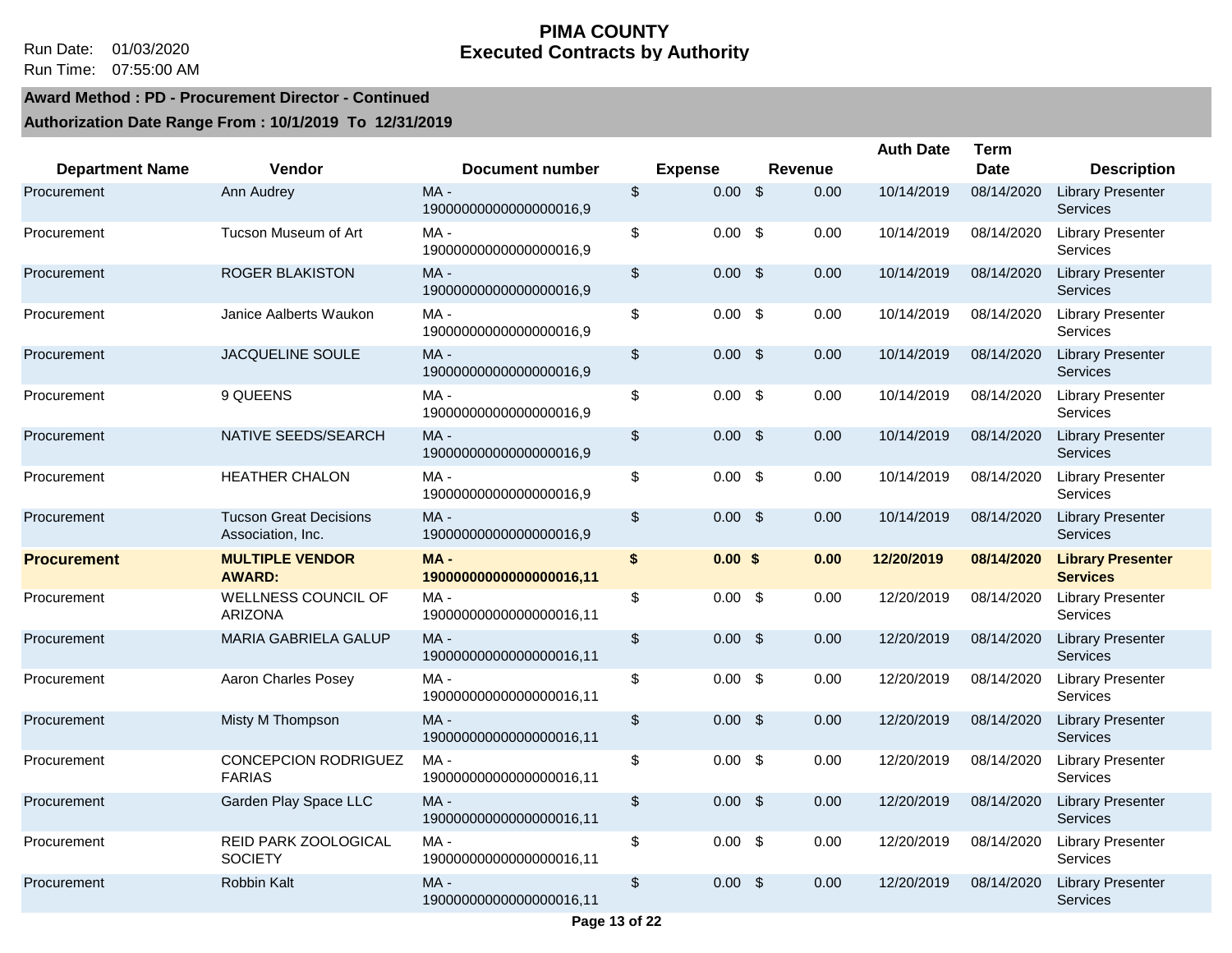|                        |                              |                                   |                         |                |                |         | <b>Auth Date</b> | <b>Term</b> |                                             |
|------------------------|------------------------------|-----------------------------------|-------------------------|----------------|----------------|---------|------------------|-------------|---------------------------------------------|
| <b>Department Name</b> | Vendor                       | <b>Document number</b>            |                         | <b>Expense</b> |                | Revenue |                  | <b>Date</b> | <b>Description</b>                          |
| Procurement            | Dawn Vandaveer               | $MA -$<br>19000000000000000016,11 | \$                      | $0.00$ \$      |                | 0.00    | 12/20/2019       | 08/14/2020  | <b>Library Presenter</b><br>Services        |
| Procurement            | Marie R Ihrig                | $MA -$<br>19000000000000000016,11 | $\sqrt[6]{2}$           | $0.00\,$ \$    |                | 0.00    | 12/20/2019       | 08/14/2020  | <b>Library Presenter</b><br><b>Services</b> |
| Procurement            | <b>Felicia Chew</b>          | $MA -$<br>19000000000000000016,11 | \$                      | $0.00\,$ \$    |                | 0.00    | 12/20/2019       | 08/14/2020  | <b>Library Presenter</b><br>Services        |
| Procurement            | Maria Elizabeth Sabalos      | $MA -$<br>19000000000000000016,11 | $\mathsf{\$}$           | $0.00$ \$      |                | 0.00    | 12/20/2019       | 08/14/2020  | <b>Library Presenter</b><br><b>Services</b> |
| Procurement            | Vana Dee Lewis               | MA-<br>19000000000000000016,11    | $\sqrt[6]{\frac{1}{2}}$ | $0.00\,$ \$    |                | 0.00    | 12/20/2019       | 08/14/2020  | <b>Library Presenter</b><br>Services        |
| Procurement            | <b>Elizabeth Harris Tuck</b> | MA-<br>19000000000000000016,11    | $\frac{1}{2}$           | 0.00           | $\mathfrak{S}$ | 0.00    | 12/20/2019       | 08/14/2020  | <b>Library Presenter</b><br>Services        |
| Procurement            | MARY ELLEN PALMERI           | MA-<br>19000000000000000016,11    | \$                      | $0.00$ \$      |                | 0.00    | 12/20/2019       | 08/14/2020  | <b>Library Presenter</b><br>Services        |
| Procurement            | <b>JULIA M MILLER</b>        | MA-<br>19000000000000000016,11    | $\frac{1}{2}$           | $0.00$ \$      |                | 0.00    | 12/20/2019       | 08/14/2020  | <b>Library Presenter</b><br>Services        |
| Procurement            | Vasilika Vanya Marinkovic    | MA-<br>19000000000000000016,11    | $\sqrt[6]{\frac{1}{2}}$ | $0.00\,$ \$    |                | 0.00    | 12/20/2019       | 08/14/2020  | <b>Library Presenter</b><br>Services        |
| Procurement            | KATHLEEN MCCORMACK           | $MA -$<br>19000000000000000016,11 | $\sqrt[6]{\frac{1}{2}}$ | 0.00           | $\sqrt{3}$     | 0.00    | 12/20/2019       | 08/14/2020  | <b>Library Presenter</b><br>Services        |
| Procurement            | Holly K Heyman               | MA-<br>19000000000000000016,11    | $\sqrt[6]{\frac{1}{2}}$ | $0.00\,$ \$    |                | 0.00    | 12/20/2019       | 08/14/2020  | <b>Library Presenter</b><br>Services        |
| Procurement            | Red Herring Inc              | MA-<br>19000000000000000016,11    | $\frac{1}{2}$           | 0.00           | $\sqrt{3}$     | 0.00    | 12/20/2019       | 08/14/2020  | <b>Library Presenter</b><br>Services        |
| Procurement            | YUSUKE JOSHUA BANNO          | MA-<br>19000000000000000016,11    | \$                      | $0.00\,$ \$    |                | 0.00    | 12/20/2019       | 08/14/2020  | <b>Library Presenter</b><br>Services        |
| Procurement            | Melissa Bicheler             | MA-<br>19000000000000000016,11    | $\sqrt[6]{\frac{1}{2}}$ | $0.00$ \$      |                | 0.00    | 12/20/2019       | 08/14/2020  | <b>Library Presenter</b><br>Services        |
| Procurement            | <b>Brenda Buys</b>           | MA-<br>19000000000000000016,11    | \$                      | $0.00\,$ \$    |                | 0.00    | 12/20/2019       | 08/14/2020  | <b>Library Presenter</b><br>Services        |
| Procurement            | <b>Barbara Rose</b>          | MA-<br>19000000000000000016,11    | $\frac{1}{2}$           | 0.00           | $\sqrt{3}$     | 0.00    | 12/20/2019       | 08/14/2020  | <b>Library Presenter</b><br>Services        |
| Procurement            | Arthur J. Friedman           | MA-<br>19000000000000000016,11    | \$                      | 0.00           | - \$           | 0.00    | 12/20/2019       | 08/14/2020  | <b>Library Presenter</b><br>Services        |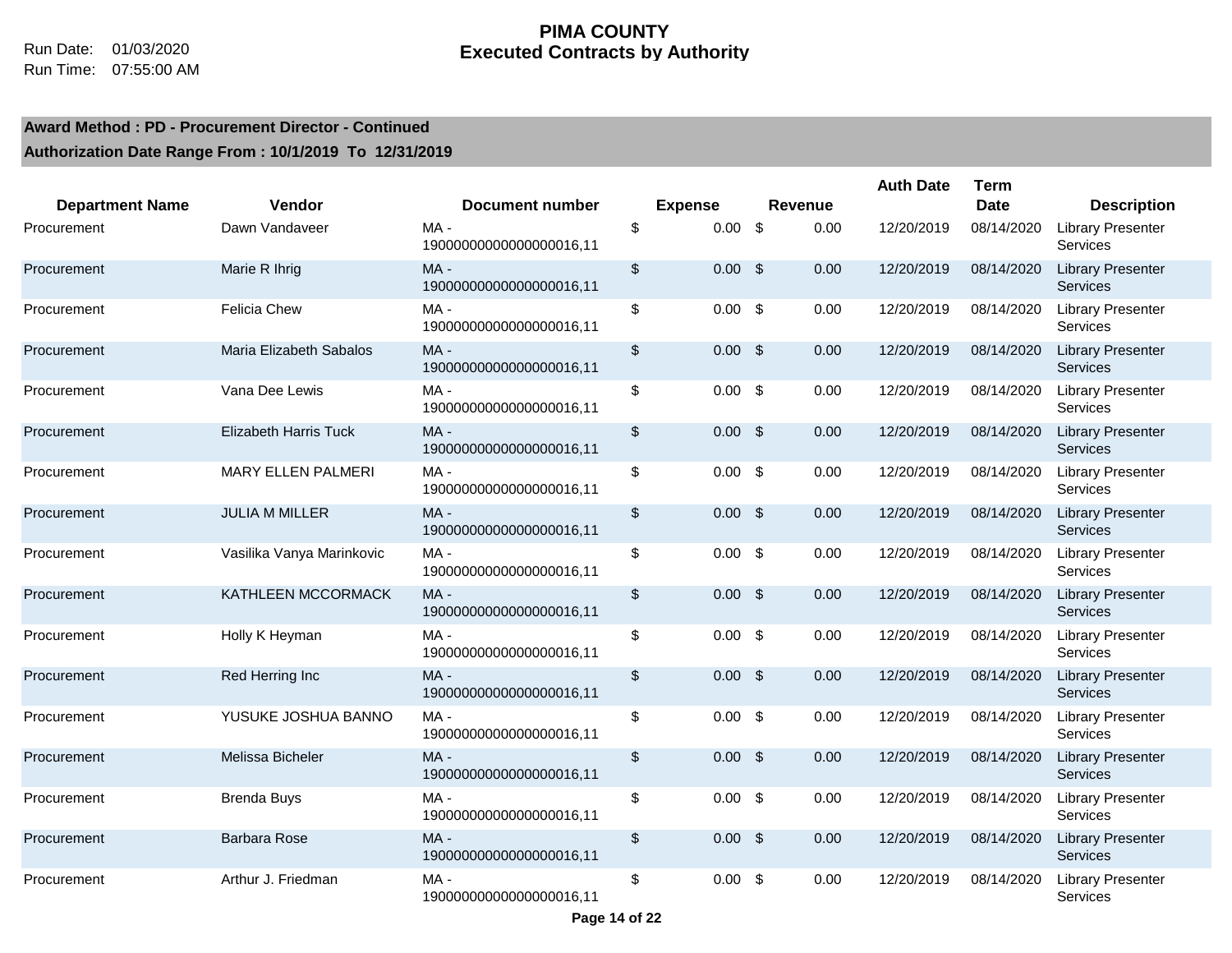#### **PIMA COUNTY Executed Contracts by Authority**

|                        |                                                    |                                   |                         |                   |               |         | <b>Auth Date</b> | <b>Term</b> |                                             |
|------------------------|----------------------------------------------------|-----------------------------------|-------------------------|-------------------|---------------|---------|------------------|-------------|---------------------------------------------|
| <b>Department Name</b> | Vendor                                             | <b>Document number</b>            |                         | <b>Expense</b>    |               | Revenue |                  | <b>Date</b> | <b>Description</b>                          |
| Procurement            | Martha A Underwood                                 | MA-<br>19000000000000000016,11    | $\sqrt[6]{\frac{1}{2}}$ | $0.00$ \$         |               | 0.00    | 12/20/2019       | 08/14/2020  | <b>Library Presenter</b><br>Services        |
| Procurement            | Lee Ann Woolery                                    | MA-<br>19000000000000000016,11    | \$                      | $0.00\,$ \$       |               | 0.00    | 12/20/2019       | 08/14/2020  | <b>Library Presenter</b><br>Services        |
| Procurement            | <b>Cynthia Hilts</b>                               | $MA -$<br>19000000000000000016,11 | $\mathsf{\$}$           | $0.00\  \  \,$ \$ |               | 0.00    | 12/20/2019       | 08/14/2020  | <b>Library Presenter</b><br><b>Services</b> |
| Procurement            | MICHAEL C CROWNHART                                | MA-<br>19000000000000000016,11    | $\sqrt[6]{\frac{1}{2}}$ | $0.00\,$ \$       |               | 0.00    | 12/20/2019       | 08/14/2020  | <b>Library Presenter</b><br>Services        |
| Procurement            | Kenneth A Tesoriere                                | MA-<br>19000000000000000016,11    | $\sqrt[6]{\frac{1}{2}}$ | $0.00\,$ \$       |               | 0.00    | 12/20/2019       | 08/14/2020  | <b>Library Presenter</b><br>Services        |
| Procurement            | Nancy Carol Jones                                  | MA-<br>19000000000000000016,11    | $\sqrt[6]{\frac{1}{2}}$ | $0.00\  \  \,$ \$ |               | 0.00    | 12/20/2019       | 08/14/2020  | <b>Library Presenter</b><br>Services        |
| Procurement            | <b>LIBBY QUINN</b>                                 | MA-<br>19000000000000000016,11    | \$                      | 0.00              | $\sqrt{3}$    | 0.00    | 12/20/2019       | 08/14/2020  | <b>Library Presenter</b><br>Services        |
| Procurement            | JACQUELINE SOULE                                   | MA -<br>19000000000000000016,11   | \$                      | $0.00\,$ \$       |               | 0.00    | 12/20/2019       | 08/14/2020  | <b>Library Presenter</b><br>Services        |
| Procurement            | Parent Aid Child Abuse<br><b>Prevention Center</b> | $MA -$<br>19000000000000000016,11 | $\frac{1}{2}$           | $0.00$ \$         |               | 0.00    | 12/20/2019       | 08/14/2020  | <b>Library Presenter</b><br>Services        |
| Procurement            | Michael S Engs                                     | $MA -$<br>19000000000000000016,11 | $\sqrt[6]{\frac{1}{2}}$ | $0.00\,$ \$       |               | 0.00    | 12/20/2019       | 08/14/2020  | <b>Library Presenter</b><br>Services        |
| Procurement            | Cesar Alfredo Vinueza                              | $MA -$<br>19000000000000000016,11 | $\frac{1}{2}$           | 0.00              | $\sqrt{3}$    | 0.00    | 12/20/2019       | 08/14/2020  | <b>Library Presenter</b><br>Services        |
| Procurement            | Donald Poling                                      | MA-<br>19000000000000000016,11    | $\sqrt[6]{\frac{1}{2}}$ | 0.00              | \$            | 0.00    | 12/20/2019       | 08/14/2020  | <b>Library Presenter</b><br>Services        |
| Procurement            | Jorge Miguel Gomez Reyes                           | $MA -$<br>19000000000000000016,11 | $\sqrt[6]{\frac{1}{2}}$ | 0.00              | $\mathcal{S}$ | 0.00    | 12/20/2019       | 08/14/2020  | <b>Library Presenter</b><br>Services        |
| Procurement            | Ann Audrey                                         | $MA -$<br>19000000000000000016,11 | $\sqrt[6]{\frac{1}{2}}$ | $0.00\  \  \,$ \$ |               | 0.00    | 12/20/2019       | 08/14/2020  | <b>Library Presenter</b><br>Services        |
| Procurement            | <b>Tucson Great Decisions</b><br>Association, Inc. | MA-<br>19000000000000000016,11    | $\frac{1}{2}$           | $0.00\,$ \$       |               | 0.00    | 12/20/2019       | 08/14/2020  | <b>Library Presenter</b><br><b>Services</b> |
| Procurement            | Dina Delaney                                       | MA -<br>19000000000000000016,11   | $\sqrt[6]{\frac{1}{2}}$ | $0.00\,$ \$       |               | 0.00    | 12/20/2019       | 08/14/2020  | <b>Library Presenter</b><br><b>Services</b> |
| Procurement            | Tucson Museum of Art                               | MA-<br>19000000000000000016,11    | \$                      | 0.00              | $\sqrt{3}$    | 0.00    | 12/20/2019       | 08/14/2020  | <b>Library Presenter</b><br><b>Services</b> |
|                        |                                                    |                                   |                         |                   |               |         |                  |             |                                             |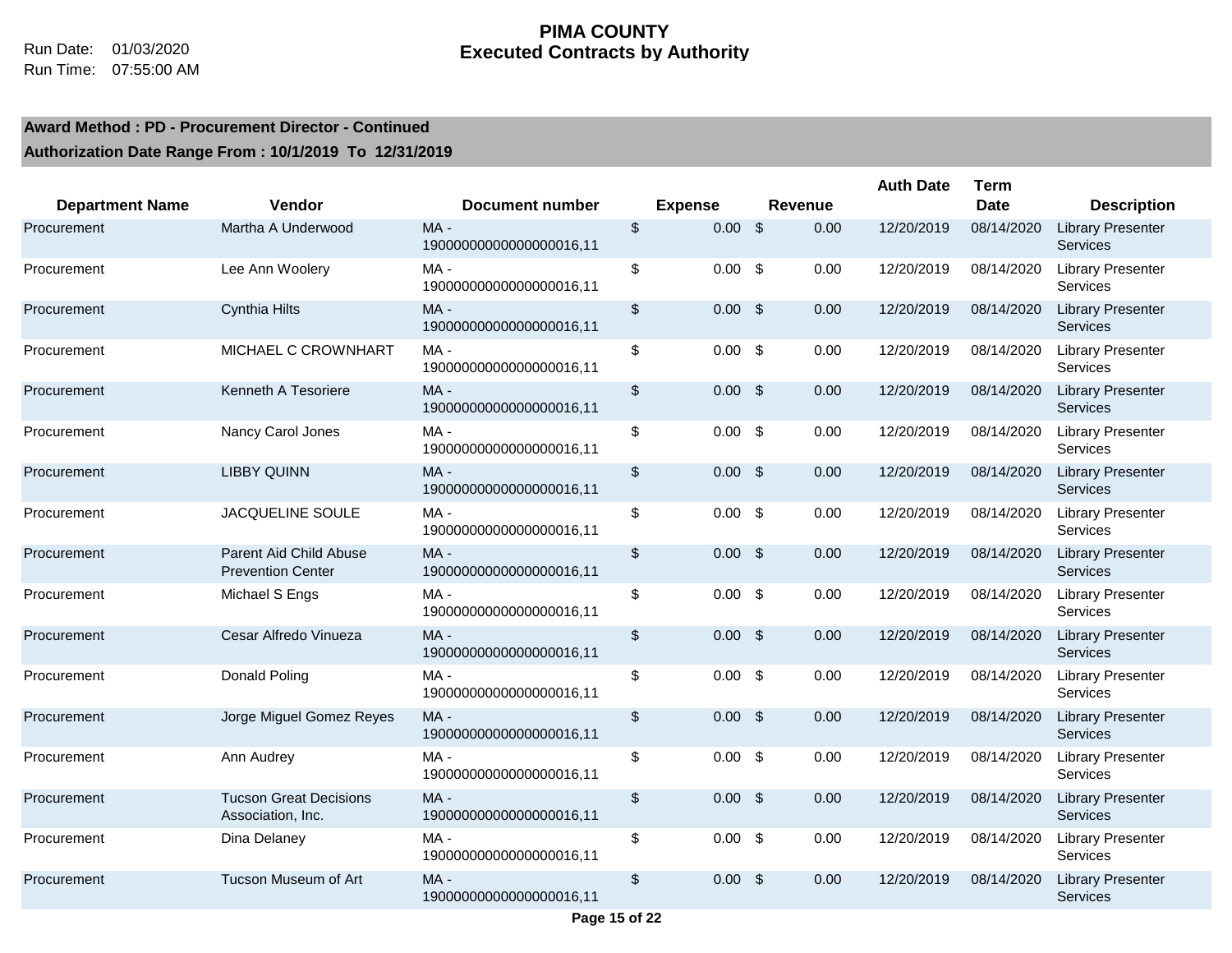#### **PIMA COUNTY** Run Date: 01/03/2020 **Executed Contracts by Authority**

### **Award Method : PD - Procurement Director - Continued**

|                        |                                                                        |                                   |               |                |         | <b>Auth Date</b> | <b>Term</b> |                                             |
|------------------------|------------------------------------------------------------------------|-----------------------------------|---------------|----------------|---------|------------------|-------------|---------------------------------------------|
| <b>Department Name</b> | <b>Vendor</b>                                                          | <b>Document number</b>            |               | <b>Expense</b> | Revenue |                  | Date        | <b>Description</b>                          |
| Procurement            | Catherine Eyde                                                         | $MA -$<br>19000000000000000016,11 | \$            | $0.00$ \$      | 0.00    | 12/20/2019       | 08/14/2020  | <b>Library Presenter</b><br><b>Services</b> |
| Procurement            | <b>ROGER BLAKISTON</b>                                                 | $MA -$<br>19000000000000000016,11 | \$            | $0.00$ \$      | 0.00    | 12/20/2019       | 08/14/2020  | <b>Library Presenter</b><br><b>Services</b> |
| Procurement            | <b>GWENDOLYN RAY</b>                                                   | MA-<br>19000000000000000016,11    | \$            | $0.00$ \$      | 0.00    | 12/20/2019       | 08/14/2020  | <b>Library Presenter</b><br>Services        |
| Procurement            | Alzheimer's Disease and<br><b>Related Disorders Association</b><br>Inc | MA-<br>19000000000000000016,11    | \$            | $0.00$ \$      | 0.00    | 12/20/2019       | 08/14/2020  | <b>Library Presenter</b><br>Services        |
| Procurement            | NATIVE SEEDS/SEARCH                                                    | $MA -$<br>19000000000000000016,11 | \$            | $0.00$ \$      | 0.00    | 12/20/2019       | 08/14/2020  | <b>Library Presenter</b><br>Services        |
| Procurement            | Fadi Iskandar                                                          | $MA -$<br>19000000000000000016,11 | $\frac{1}{2}$ | $0.00$ \$      | 0.00    | 12/20/2019       | 08/14/2020  | <b>Library Presenter</b><br>Services        |
| Procurement            | POGOARTS LLC                                                           | $MA -$<br>19000000000000000016,11 | \$            | $0.00$ \$      | 0.00    | 12/20/2019       | 08/14/2020  | <b>Library Presenter</b><br>Services        |
| Procurement            | 9 QUEENS                                                               | $MA -$<br>19000000000000000016,11 | \$            | $0.00$ \$      | 0.00    | 12/20/2019       | 08/14/2020  | <b>Library Presenter</b><br>Services        |
| Procurement            | <b>TUCSON CHILDREN'S</b><br><b>MUSEUM</b>                              | MA-<br>19000000000000000016,11    | \$            | $0.00$ \$      | 0.00    | 12/20/2019       | 08/14/2020  | <b>Library Presenter</b><br>Services        |
| Procurement            | Chloe S Morrison                                                       | $MA -$<br>19000000000000000016,11 | \$            | $0.00$ \$      | 0.00    | 12/20/2019       | 08/14/2020  | <b>Library Presenter</b><br>Services        |
| Procurement            | <b>LAUREN RAE ARD</b>                                                  | $MA -$<br>19000000000000000016,11 | \$            | $0.00$ \$      | 0.00    | 12/20/2019       | 08/14/2020  | <b>Library Presenter</b><br><b>Services</b> |
| Procurement            | <b>SCORE Southern Arizona</b>                                          | $MA -$<br>19000000000000000016,11 | \$            | $0.00$ \$      | 0.00    | 12/20/2019       | 08/14/2020  | <b>Library Presenter</b><br><b>Services</b> |
| Procurement            | <b>Heather Louise Hiscox</b>                                           | $MA -$<br>19000000000000000016,11 | \$            | $0.00$ \$      | 0.00    | 12/20/2019       | 08/14/2020  | <b>Library Presenter</b><br>Services        |
| Procurement            | <b>XEROCRAFT</b>                                                       | MA-<br>19000000000000000016,11    | \$            | $0.00$ \$      | 0.00    | 12/20/2019       | 08/14/2020  | <b>Library Presenter</b><br>Services        |
| Procurement            | Anna L Van Devender                                                    | $MA -$<br>19000000000000000016,11 | \$            | $0.00$ \$      | 0.00    | 12/20/2019       | 08/14/2020  | <b>Library Presenter</b><br><b>Services</b> |
| Procurement            | <b>Brandon Lee Reuter</b>                                              | $MA -$<br>19000000000000000016,11 | \$            | $0.00$ \$      | 0.00    | 12/20/2019       | 08/14/2020  | <b>Library Presenter</b><br>Services        |
| Procurement            | Vivianne Chizuko Uyeda                                                 | MA-<br>19000000000000000016,11    | \$            | $0.00$ \$      | 0.00    | 12/20/2019       | 08/14/2020  | <b>Library Presenter</b><br>Services        |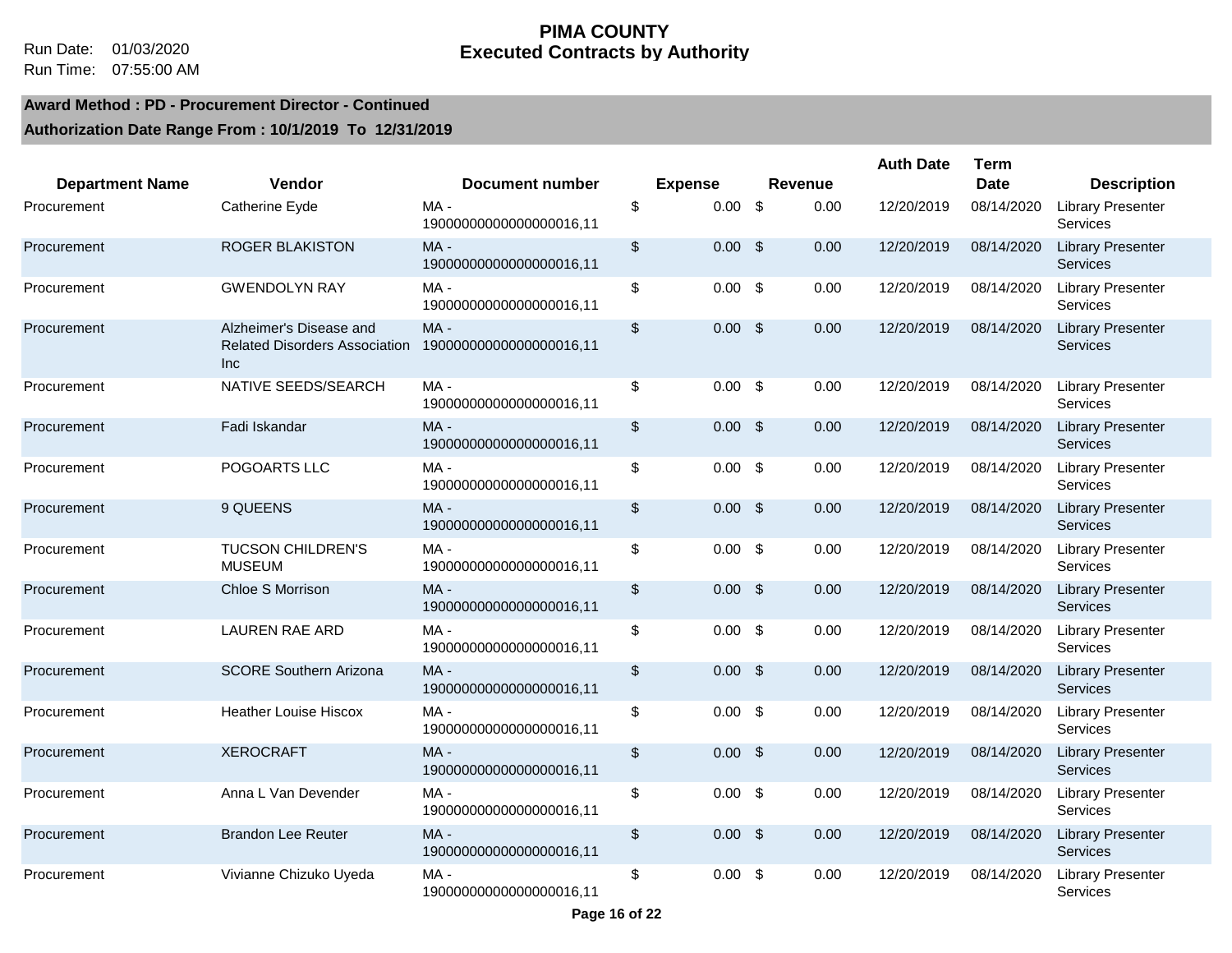|                        |                                                   |                                   |                           |                   |                    |         | <b>Auth Date</b> | <b>Term</b> |                                             |
|------------------------|---------------------------------------------------|-----------------------------------|---------------------------|-------------------|--------------------|---------|------------------|-------------|---------------------------------------------|
| <b>Department Name</b> | <b>Vendor</b>                                     | <b>Document number</b>            |                           | <b>Expense</b>    |                    | Revenue |                  | <b>Date</b> | <b>Description</b>                          |
| Procurement            | <b>Margot McClintock Ellis</b>                    | MA-<br>19000000000000000016,11    | \$                        | $0.00$ \$         |                    | 0.00    | 12/20/2019       | 08/14/2020  | <b>Library Presenter</b><br>Services        |
| Procurement            | Jehan Cicely Watson                               | $MA -$<br>19000000000000000016,11 | \$                        | $0.00\  \  \,$ \$ |                    | 0.00    | 12/20/2019       | 08/14/2020  | <b>Library Presenter</b><br>Services        |
| Procurement            | The Center for Neurosciences<br>Foundation        | $MA -$<br>19000000000000000016,11 | $\frac{1}{2}$             | $0.00$ \$         |                    | 0.00    | 12/20/2019       | 08/14/2020  | <b>Library Presenter</b><br>Services        |
| Procurement            | AARON A WILLIAMS                                  | MA-<br>19000000000000000016,11    | \$                        | $0.00$ \$         |                    | 0.00    | 12/20/2019       | 08/14/2020  | <b>Library Presenter</b><br><b>Services</b> |
| Procurement            | <b>Creative Hearts LLC</b>                        | $MA -$<br>19000000000000000016,11 | $\frac{1}{2}$             | $0.00$ \$         |                    | 0.00    | 12/20/2019       | 08/14/2020  | <b>Library Presenter</b><br>Services        |
| Procurement            | <b>Chad Thomas Borseth</b>                        | $MA -$<br>19000000000000000016,11 | \$                        | $0.00\,$ \$       |                    | 0.00    | 12/20/2019       | 08/14/2020  | <b>Library Presenter</b><br>Services        |
| Procurement            | S.Y.STEM Coalition                                | $MA -$<br>19000000000000000016,11 | $\boldsymbol{\mathsf{S}}$ | $0.00$ \$         |                    | 0.00    | 12/20/2019       | 08/14/2020  | <b>Library Presenter</b><br><b>Services</b> |
| Procurement            | Sagit Zilberman                                   | MA -<br>19000000000000000016,11   | \$                        | $0.00\,$ \$       |                    | 0.00    | 12/20/2019       | 08/14/2020  | <b>Library Presenter</b><br>Services        |
| Procurement            | <b>Carra Barratt Stasney</b>                      | $MA -$<br>19000000000000000016,11 | $\sqrt[6]{\frac{1}{2}}$   | 0.00              | $\mathbf{\hat{s}}$ | 0.00    | 12/20/2019       | 08/14/2020  | <b>Library Presenter</b><br>Services        |
| Procurement            | Janice Aalberts Waukon                            | $MA -$<br>19000000000000000016,11 | \$                        | $0.00\,$ \$       |                    | 0.00    | 12/20/2019       | 08/14/2020  | <b>Library Presenter</b><br>Services        |
| Procurement            | <b>TUCSON CLEAN &amp;</b><br><b>BEAUTIFUL INC</b> | MA-<br>19000000000000000016,11    | $\boldsymbol{\mathsf{S}}$ | $0.00$ \$         |                    | 0.00    | 12/20/2019       | 08/14/2020  | <b>Library Presenter</b><br><b>Services</b> |
| Procurement            | <b>Robin Renee Breault</b>                        | MA -<br>19000000000000000016,11   | \$                        | $0.00\,$ \$       |                    | 0.00    | 12/20/2019       | 08/14/2020  | <b>Library Presenter</b><br>Services        |
| Procurement            | <b>HEATHER CHALON</b>                             | $MA -$<br>19000000000000000016,11 | $\boldsymbol{\mathsf{S}}$ | 0.00              | $\mathfrak{s}$     | 0.00    | 12/20/2019       | 08/14/2020  | <b>Library Presenter</b><br>Services        |
| Procurement            | DARLENE ANN JOHNSON                               | $MA -$<br>19000000000000000016,11 | \$                        | $0.00$ \$         |                    | 0.00    | 12/20/2019       | 08/14/2020  | <b>Library Presenter</b><br><b>Services</b> |
| Procurement            | Rebecca Reinhard Foreman                          | MA-<br>19000000000000000016,11    | $\sqrt[6]{2}$             | $0.00$ \$         |                    | 0.00    | 12/20/2019       | 08/14/2020  | <b>Library Presenter</b><br>Services        |
| Procurement            | <b>Robert Marshall Einweck</b>                    | $MA -$<br>19000000000000000016,11 | \$                        | 0.00              | - \$               | 0.00    | 12/20/2019       | 08/14/2020  | Library Presenter<br>Services               |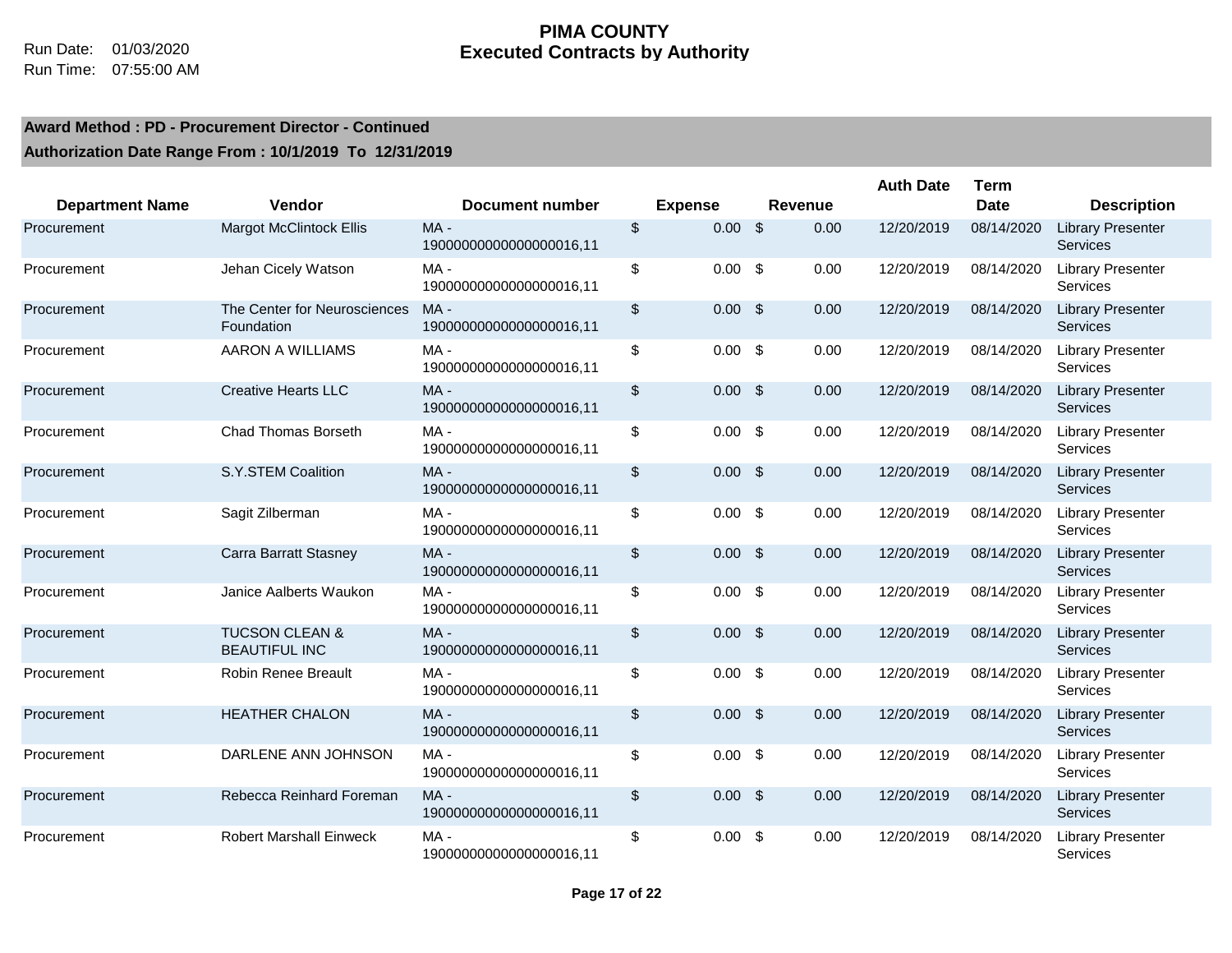|                        |                                                          |                                   |                         |                   |      |                | <b>Auth Date</b> | <b>Term</b> |                                                               |
|------------------------|----------------------------------------------------------|-----------------------------------|-------------------------|-------------------|------|----------------|------------------|-------------|---------------------------------------------------------------|
| <b>Department Name</b> | Vendor                                                   | Document number                   |                         | <b>Expense</b>    |      | <b>Revenue</b> |                  | <b>Date</b> | <b>Description</b>                                            |
| Procurement            | Mark Pederson                                            | MA-<br>19000000000000000016,11    | $\sqrt[6]{2}$           | $0.00$ \$         |      | 0.00           | 12/20/2019       | 08/14/2020  | <b>Library Presenter</b><br>Services                          |
| Procurement            | Miguel Molina                                            | $MA -$<br>19000000000000000016,11 | \$                      | 0.00              | - \$ | 0.00           | 12/20/2019       | 08/14/2020  | <b>Library Presenter</b><br>Services                          |
| Procurement            | Tucson Wildlife Center, Inc.                             | $MA -$<br>19000000000000000016,11 | $\frac{1}{2}$           | 0.00              | -\$  | 0.00           | 12/20/2019       | 08/14/2020  | <b>Library Presenter</b><br>Services                          |
| Procurement            | <b>NEWSBANK INC</b>                                      | MA-<br>19000000000000000194,1     | $\sqrt[6]{\frac{1}{2}}$ | 84,000.00 \$      |      | 0.00           | 12/24/2019       | 06/30/2020  | NewsBank Web-Based<br>Databases                               |
| Procurement            | <b>GEA Mechanical Equipment</b><br>US Inc                | $MA -$<br>19000000000000000200,1  | $\sqrt[6]{\frac{1}{2}}$ | 167,400.00 \$     |      | 0.00           | 11/13/2019       | 11/12/2020  | Centrifuge Parts and<br>Service                               |
| Procurement            | <b>CBIZ BENEFITS &amp;</b><br><b>INSURANCE SERVICES,</b> | MA-<br>2000000000000000017,1      | \$                      | 80,000.00 \$      |      | 0.00           | 10/16/2019       | 07/11/2020  | <b>Employee Benefits</b><br><b>Consulting Services</b>        |
| <b>Procurement</b>     | <b>MULTIPLE VENDOR</b><br><b>AWARD:</b>                  | $MA -$<br>20000000000000000021,1  | \$                      | 0.00 <sup>5</sup> |      | 0.00           | 11/08/2019       | 11/07/2020  | <b>Investment Broker-</b><br><b>Dealer Services</b>           |
| Procurement            | <b>ALAMO CAPITAL</b>                                     | $MA -$<br>2000000000000000021,1   | $\sqrt[6]{\frac{1}{2}}$ | 0.00              | -\$  | 0.00           | 10/03/2019       | 10/03/2022  | <b>Investment Broker-</b><br><b>Dealer Services</b>           |
| Procurement            | Multi-Bank Securities Inc                                | MA -<br>2000000000000000021,1     | \$                      | 0.00              | -\$  | 0.00           | 10/03/2019       | 10/03/2022  | <b>Investment Broker-</b><br><b>Dealer Services</b>           |
| Procurement            | PIPER JAFFRAY & CO                                       | $MA -$<br>2000000000000000021,1   | $\sqrt[6]{\frac{1}{2}}$ | 0.00              | \$   | 0.00           | 10/03/2019       | 10/03/2022  | <b>Investment Broker-</b><br><b>Dealer Services</b>           |
| Procurement            | DIGITAL INTELLIGENCE INC                                 | $PO -$<br>2000000000000000023,1   | $\mathfrak{P}$          | 25,154.23 \$      |      | 0.00           | 12/24/2019       | 06/24/2020  | <b>FRED Forensic</b><br>Workstations                          |
| Procurement            | PIONEER MANUFACTURING                                    | PO-<br>2000000000000000024,1      | $\sqrt[6]{2}$           | 150,522.75 \$     |      | 0.00           | 12/04/2019       | 02/12/2020  | Soccer Goals & Parts                                          |
| Procurement            | KIMRON INVESTMENTS LLC                                   | MA -<br>2000000000000000043,1     | $\sqrt[6]{\frac{1}{2}}$ | 103,000.00 \$     |      | 0.00           | 12/03/2019       | 12/31/2020  | Various HVAC<br>Disposable Air Filters                        |
| Procurement            | <b>INTERWEST SAFETY</b><br><b>SUPPLY INC</b>             | $MA -$<br>20000000000000000046,1  | $\mathfrak{S}$          | 150,000.00 \$     |      | 0.00           | 10/09/2019       | 10/17/2020  | Pima County Sign<br><b>Inventory and Panel</b><br>Replacement |
| Procurement            | <b>BRODART CO</b>                                        | MA -<br>2000000000000000055,1     | \$                      | 90,000.00 \$      |      | 0.00           | 10/10/2019       | 10/13/2020  | Spanish Materials and<br><b>Graphic Novels</b>                |
| Procurement            | Anixter Inc                                              | $MA -$<br>2000000000000000058,1   | $\mathfrak{S}$          | 115,000.00 \$     |      | 0.00           | 10/03/2019       | 10/10/2020  | <b>Locksmith Supplies</b>                                     |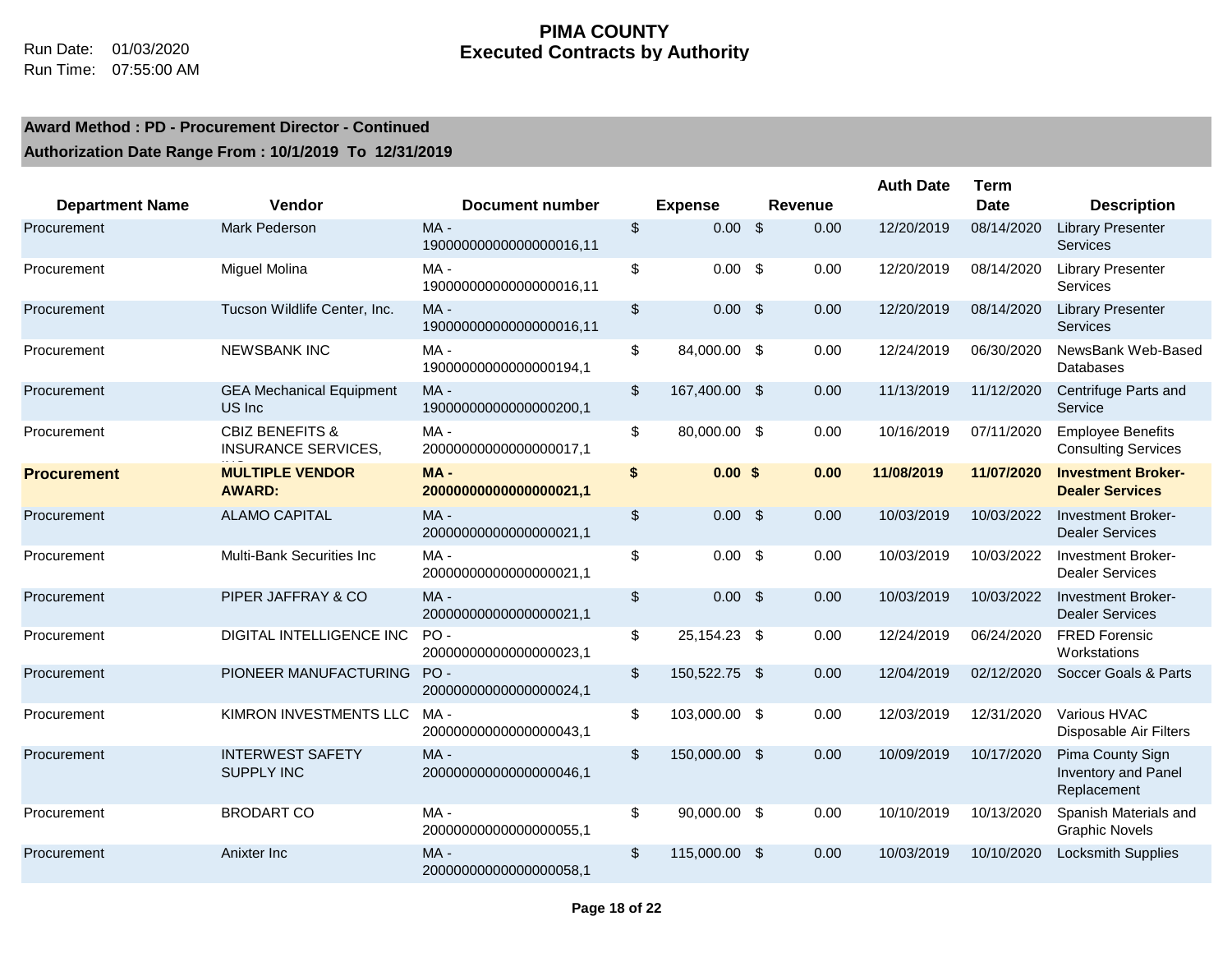#### **PIMA COUNTY** Run Date: 01/03/2020 **Executed Contracts by Authority**

#### **Award Method : PD - Procurement Director - Continued**

|                        |                                                     |                                  |                           |                 |               |         | <b>Auth Date</b> | Term        |                                                                                     |
|------------------------|-----------------------------------------------------|----------------------------------|---------------------------|-----------------|---------------|---------|------------------|-------------|-------------------------------------------------------------------------------------|
| <b>Department Name</b> | Vendor                                              | Document number                  |                           | <b>Expense</b>  |               | Revenue |                  | <b>Date</b> | <b>Description</b>                                                                  |
| Procurement            | Climatec LLC                                        | $MA -$<br>2000000000000000061,1  | \$                        | 176,000.00 \$   |               | 0.00    | 12/23/2019       | 12/22/2020  | <b>Energy Management</b><br>and Temperature<br><b>Control Services and</b><br>Parts |
| Procurement            | <b>KELLER ELECTRICAL</b><br><b>INDUSTRIES INC</b>   | $MA -$<br>2000000000000000062,1  | $\frac{1}{2}$             | 86,000.00 \$    |               | 0.00    | 10/17/2019       | 12/10/2020  | Electric Motor Rewinds,<br>Rebuilds, and Repair<br>Service                          |
| Procurement            | FUTURE SUPPLY CORP                                  | MA-<br>2000000000000000063,1     | \$                        | 50,000.00 \$    |               | 0.00    | 10/22/2019       | 10/21/2020  | Pro's Choice Red Infield<br>Conditioner                                             |
| <b>Procurement</b>     | <b>MULTIPLE VENDOR</b><br><b>AWARD:</b>             | $MA -$<br>20000000000000000065,1 | \$                        | 200,000.00 \$   |               | 0.00    | 11/08/2019       | 11/07/2020  | <b>Rental Vehicle</b><br><b>Services</b>                                            |
| Procurement            | The Hertz Corporation                               | $MA -$<br>2000000000000000065.1  | $\sqrt[6]{\frac{1}{2}}$   | $0.00$ \$       |               | 0.00    | 11/08/2019       | 11/07/2020  | <b>Rental Vehicle Services</b>                                                      |
| Procurement            | <b>Enterprise Leasing Company</b><br>of Phoenix LLC | $MA -$<br>2000000000000000065,1  | $\sqrt[6]{\frac{1}{2}}$   | $0.00$ \$       |               | 0.00    | 11/08/2019       | 11/07/2020  | <b>Rental Vehicle Services</b>                                                      |
| Procurement            | <b>RICOH USA INC</b>                                | $MA -$<br>20000000000000000066,1 | $\,$                      | 13,000.00 \$    |               | 0.00    | 10/24/2019       | 10/23/2020  | Ricoh MP6055SP                                                                      |
| <b>Procurement</b>     | <b>MULTIPLE VENDOR</b><br><b>AWARD:</b>             | $MA -$<br>20000000000000000070,1 | \$                        | 30,100.00 \$    |               | 0.00    | 11/08/2019       | 11/18/2020  | <b>Propane Services</b>                                                             |
| Procurement            | Ferrellgas LP                                       | $MA -$<br>2000000000000000070,1  | $\overline{\$}$           | $0.00 \quad$ \$ |               | 0.00    | 11/08/2019       | 11/18/2020  | <b>Propane Services</b>                                                             |
| Procurement            | Amerigas Propane LP                                 | $MA -$<br>2000000000000000070,1  | $\boldsymbol{\mathsf{S}}$ | 0.00            | $\sqrt[6]{3}$ | 0.00    | 11/08/2019       | 11/18/2020  | <b>Propane Services</b>                                                             |
| Procurement            | Okay To Print LLC                                   | $MA -$<br>2000000000000000073,1  | \$                        | 45,500.00 \$    |               | 0.00    | 10/30/2019       | 11/23/2020  | 4-Color Printing,<br><b>Bindery &amp; Die Cutting</b><br>Services                   |
| Procurement            | <b>ENCORE ONE LLC</b>                               | $MA -$<br>2000000000000000076,1  | $\frac{1}{2}$             | 50,000.00 \$    |               | 0.00    | 11/18/2019       | 12/29/2020  | <b>Commercial Kitchen</b><br><b>Equipment Preventative</b><br>Maintenance & Serv    |
| Procurement            | <b>HASA INC</b>                                     | $MA -$<br>20000000000000000080,1 | \$                        | 157,500.00 \$   |               | 0.00    | 11/04/2019       | 12/27/2020  | 12.5% Hypochlorite<br>Solution for County<br>pools and splash pads                  |
| Procurement            | <b>REAGENT CHEMICAL &amp;</b><br>RESEARCH, INC.     | $MA -$<br>2000000000000000081,1  | $\sqrt[6]{\frac{1}{2}}$   | 28,550.00 \$    |               | 0.00    | 11/06/2019       | 11/14/2020  | <b>Clay Targets</b>                                                                 |
| Procurement            | SPICERS PAPER INC                                   | MA-<br>2000000000000000089,1     | \$                        | 100,000,00 \$   |               | 0.00    | 12/09/2019       | 02/06/2021  | Print Shop Paper<br><b>Products and Supplies</b>                                    |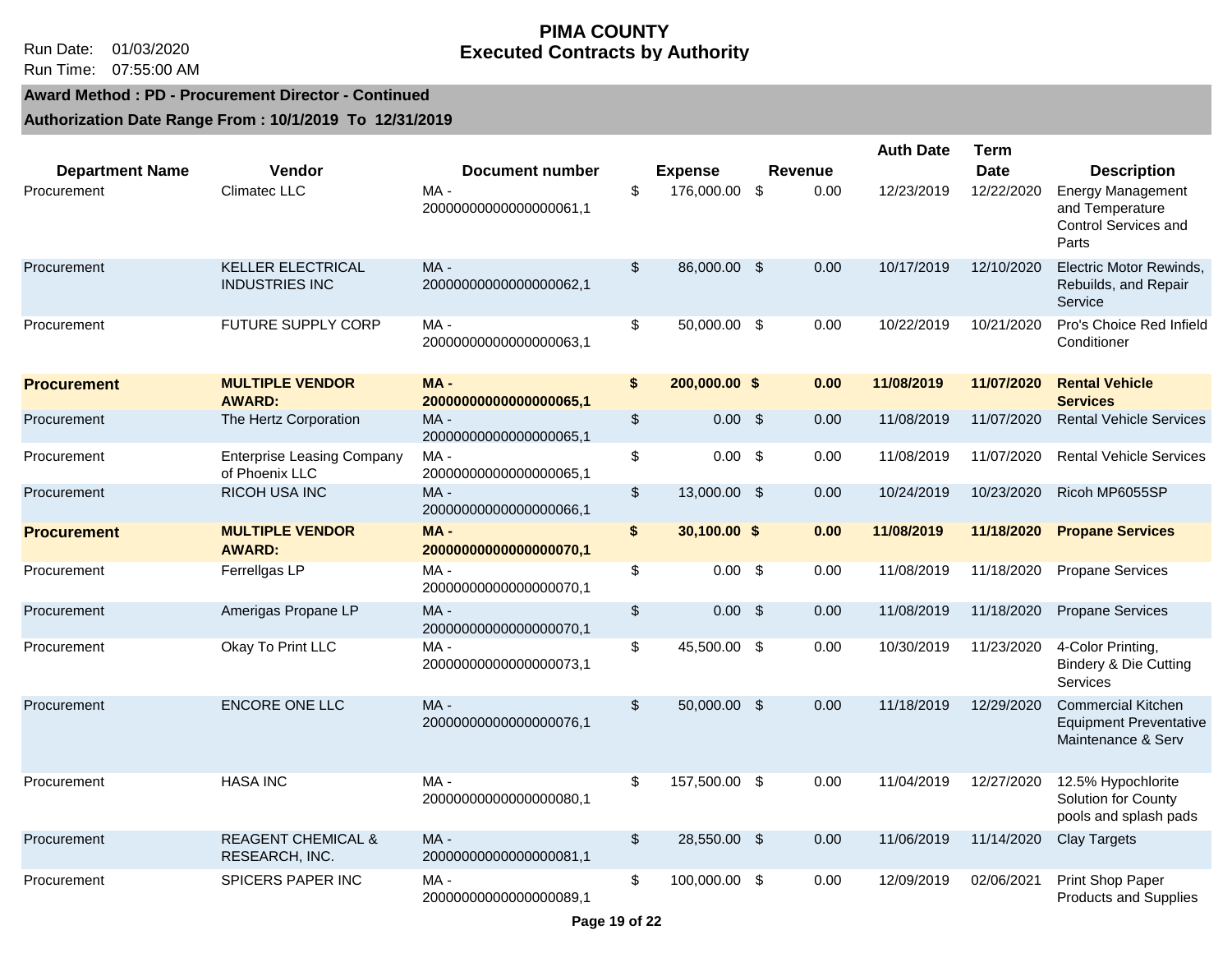|                                                                |                                                    |                                  |                         |                        | <b>Auth Date</b> | <b>Term</b> |                                                                      |
|----------------------------------------------------------------|----------------------------------------------------|----------------------------------|-------------------------|------------------------|------------------|-------------|----------------------------------------------------------------------|
| <b>Department Name</b>                                         | <b>Vendor</b>                                      | Document number                  | <b>Expense</b>          | <b>Revenue</b>         |                  | <b>Date</b> | <b>Description</b>                                                   |
| Procurement                                                    | <b>BURNS PEST ELIMINATION</b>                      | $MA -$<br>20000000000000000090,1 | \$<br>100,000.00 \$     | 0.00                   | 11/27/2019       | 12/22/2020  | <b>Avian Control Services</b>                                        |
| Procurement                                                    | H & E EQUIPMENT<br><b>SERVICES INC</b>             | MA-<br>2000000000000000093,1     | \$<br>140,000.00 \$     | 0.00                   | 12/13/2019       | 02/19/2021  | Crane and Lift<br>Inspections,<br>Maintenance and<br>Repair Service  |
| Procurement                                                    | <b>Scholastic Book Fairs</b>                       | $MA -$<br>2000000000000000096,1  | \$<br>90,000.00 \$      | 0.00                   | 12/11/2019       | 02/17/2021  | <b>Book Fair Books</b>                                               |
| Procurement                                                    | <b>FIRST AVENUE</b><br><b>INVESTMENT INC</b>       | $MA -$<br>2000000000000000099,1  | \$<br>64,000.00 \$      | 0.00                   | 12/11/2019       | 01/26/2021  | Dry Cell Batteries                                                   |
| Procurement                                                    | <b>PerkinElmer Health Sciences</b><br>Inc          | MA-<br>2000000000000000103,1     | \$<br>55,000.00 \$      | 0.00                   | 12/16/2019       | 12/15/2020  | Service and<br>Maintenance Lab<br>Equipment and<br>Supplies          |
| Number of Contracts Awarded: Purchase Materials & Services: 39 |                                                    |                                  | \$<br>3,039,226.98 \$   | 0.00                   |                  |             |                                                                      |
| <b>Award Category:</b>                                         | <b>Real Estate Leases</b>                          |                                  |                         |                        |                  |             |                                                                      |
| <b>Attractions &amp; Tourism</b>                               | Ortega Holdings, LLC                               | CTN-<br>2000000000000000072,1    | \$<br>0.00 <sub>1</sub> | \$125,000.00           | 10/30/2019       | 08/31/2025  | Operation of Show<br>Cave & facilities at<br><b>CCMP</b>             |
| Natural Resources, Parks &<br>Recreation                       | <b>ARIVACA COMMUNITY</b><br><b>CENTER INC</b>      | $CT -$<br>2000000000000000136,1  | \$<br>3,500.00 \$       | 0.00                   | 10/29/2019       | 11/30/2020  | <b>ARIVACA COMMUNITY</b><br><b>CENTER RENTAL</b><br><b>AGREEMENT</b> |
| <b>Public Works Administration</b>                             | <b>HECTOR &amp; VALERIE</b><br><b>TRUJILLO</b>     | CTN-<br>20000000000000000080,1   | \$<br>0.00              | \$<br>12,600.00        | 11/14/2019       | 10/31/2020  | <b>Rental Agreement (LCP-</b><br>0023)                               |
| <b>Public Works Administration</b>                             | <b>LANNY MACKEY</b>                                | CTN-<br>20000000000000000085,1   | \$<br>0.00              | \$<br>8,400.00         | 12/11/2019       | 12/10/2024  | Airport Hanger License<br>Agreement<br>LCP-0056                      |
| <b>Public Works Administration</b>                             | <b>KAYLA SIMMS</b>                                 | CTN-<br>2000000000000000088,1    | \$<br>0.00              | \$<br>7,560.00         | 12/11/2019       | 12/31/2020  | <b>Rental Agreement LCP-</b><br>0047                                 |
| <b>Public Works Administration</b>                             | <b>Farmers Investment Co</b>                       | $CT -$<br>20000000000000000164,1 | \$<br>$5.00$ \$         | 0.00                   | 11/19/2019       | 08/31/2024  | Lease LNCP-0053                                                      |
|                                                                | Number of Contracts Awarded: Real Estate Leases: 6 |                                  | \$                      | 3,500.00 \$ 153,560.00 |                  |             |                                                                      |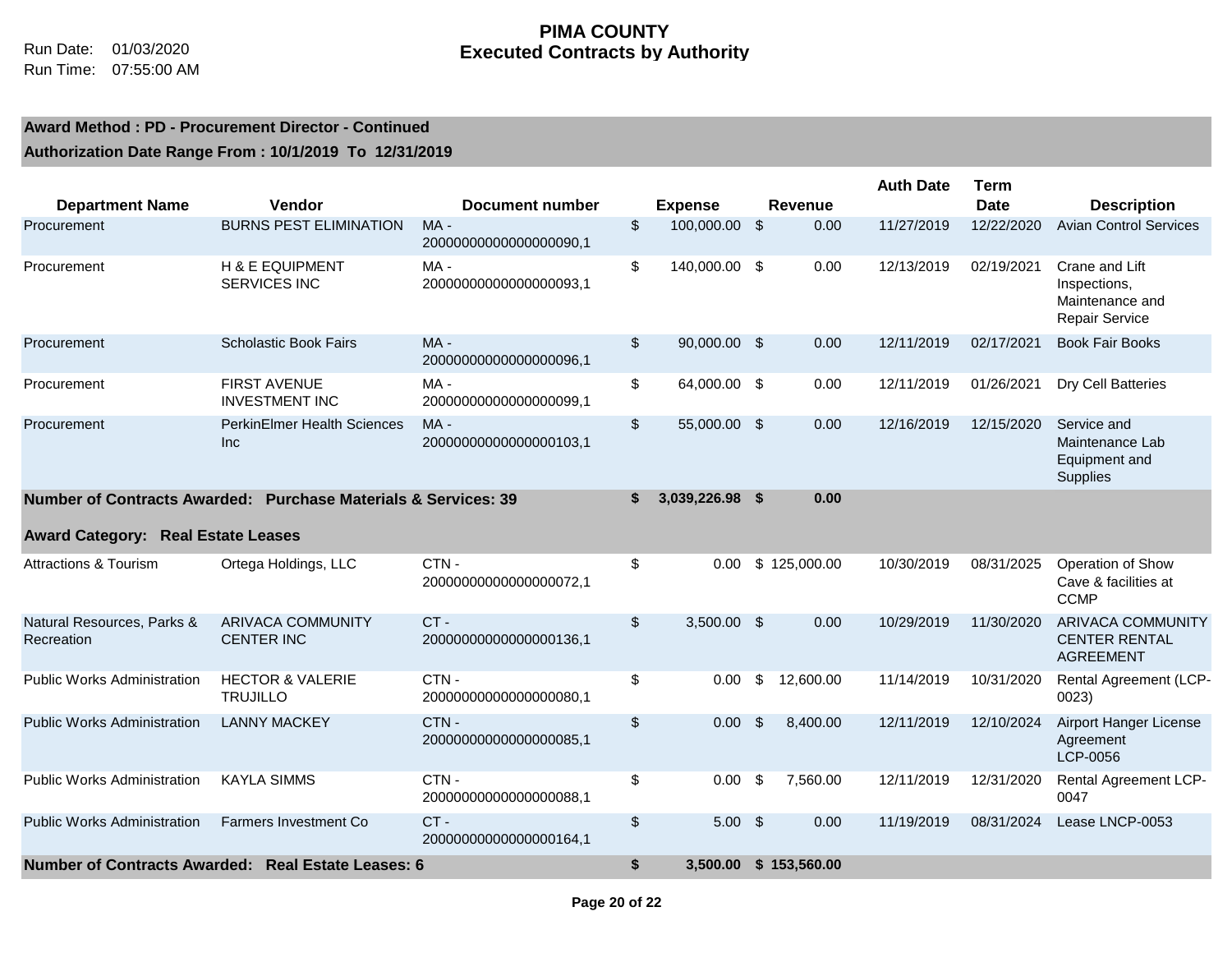Run Time: 07:55:00 AM

#### **Award Method : PD - Procurement Director - Continued Authorization Date Range From : 10/1/2019 To 12/31/2019**

| <b>Department Name</b>                    | <b>Vendor</b>                                                             | Document number                  |               | <b>Expense</b>   |          | Revenue | <b>Auth Date</b> | <b>Term</b><br><b>Date</b> | <b>Description</b>                                                      |
|-------------------------------------------|---------------------------------------------------------------------------|----------------------------------|---------------|------------------|----------|---------|------------------|----------------------------|-------------------------------------------------------------------------|
|                                           | <b>Award Category: Real Property Acquisition Agreement</b>                |                                  |               |                  |          |         |                  |                            |                                                                         |
| <b>Public Works Administration</b>        | RITA LAND CORPORATION                                                     | CTN-<br>2000000000000000071,1    | \$            | 0.00             | -\$      | 0.00    | 10/31/2019       | 11/30/2019                 | Reversionary<br>Deed/Easement<br>(ACQ-0908)                             |
| <b>Public Works Administration</b>        | Kurt J Makower                                                            | CT-<br>20000000000000000132,1    | \$            | 18,800.00 \$     |          | 0.00    | 10/10/2019       | 10/09/2020                 | Floodprone Land<br><b>Acquisition Program</b><br>(ACQ-0596)             |
| <b>Public Works Administration</b>        | <b>Tucson Mountain Investors</b><br>LLC                                   | CT-<br>2000000000000000142,1     | \$            | 17,117.00 \$     |          | 0.00    | 10/17/2019       | 10/16/2020                 | FLAP/Acquisition<br>Agreement<br>(ACQ-0906)                             |
| <b>Public Works Administration</b>        | Alejandro Santoyo                                                         | $CT -$<br>20000000000000000169,1 | \$            | $9,400.00$ \$    |          | 0.00    | 11/27/2019       | 11/26/2020                 | Acquisition No. ACQ-<br>0938                                            |
| <b>Public Works Administration</b>        | Canoa Estates II Home<br><b>Owners Association</b>                        | $CT -$<br>2000000000000000170,1  | \$            | 2,500.00 \$      |          | 0.00    | 11/27/2019       | 11/26/2024                 | Acquisition Agreement,<br>ACQ-899                                       |
| <b>Public Works Administration</b>        | Borderland Investments I, LLC                                             | CT-<br>2000000000000000196,1     | $\sqrt[6]{2}$ | 2,800.00 \$      |          | 0.00    | 12/26/2019       | 12/25/2024                 | <b>Acquisition Agreement</b><br>ACQ-903                                 |
|                                           | Number of Contracts Awarded: Real Property Acquisition Agreement: 6       |                                  | \$            | 50,617.00 \$     |          | 0.00    |                  |                            |                                                                         |
|                                           | Award Category: Sewer Service Agreement (Title 13.20.026)                 |                                  |               |                  |          |         |                  |                            |                                                                         |
| <b>Regional Wastewater</b><br>Reclamation | VAIL UNIFIED SCHOOL<br><b>DISTRICT</b>                                    | CTN-<br>20000000000000000058.1   | \$            | 0.00             | \$       | 0.00    | 11/06/2019       | 11/05/2021                 | <b>Wastewater Service</b><br>Agreement for MICA<br>Mountain High School |
|                                           | Number of Contracts Awarded: Sewer Service Agreement (Title 13.20.026): 1 |                                  | \$            | 0.00             | <b>S</b> | 0.00    |                  |                            |                                                                         |
|                                           | Award Category: Software License/Support Maintenance                      |                                  |               |                  |          |         |                  |                            |                                                                         |
| Procurement                               | Versatile Information Products MA -<br>Inc                                | 16000000000000000122,11          | $\$\$         | $(18,400.00)$ \$ |          | 0.00    | 11/16/2019       | 11/15/2020                 | Digital Recorders and<br>Accessories                                    |
| Procurement                               | <b>LEADSONLINE LLC</b>                                                    | MA-<br>2000000000000000044,1     | \$            | 20,000.00 \$     |          | 0.00    | 12/01/2019       | 11/30/2020                 | LeadsOnline                                                             |
|                                           | Number of Contracts Awarded: Software License/Support Maintenance: 2      |                                  |               |                  |          | 0.00    |                  |                            |                                                                         |

**Page 21 of 22**

**PIMA COUNTY**